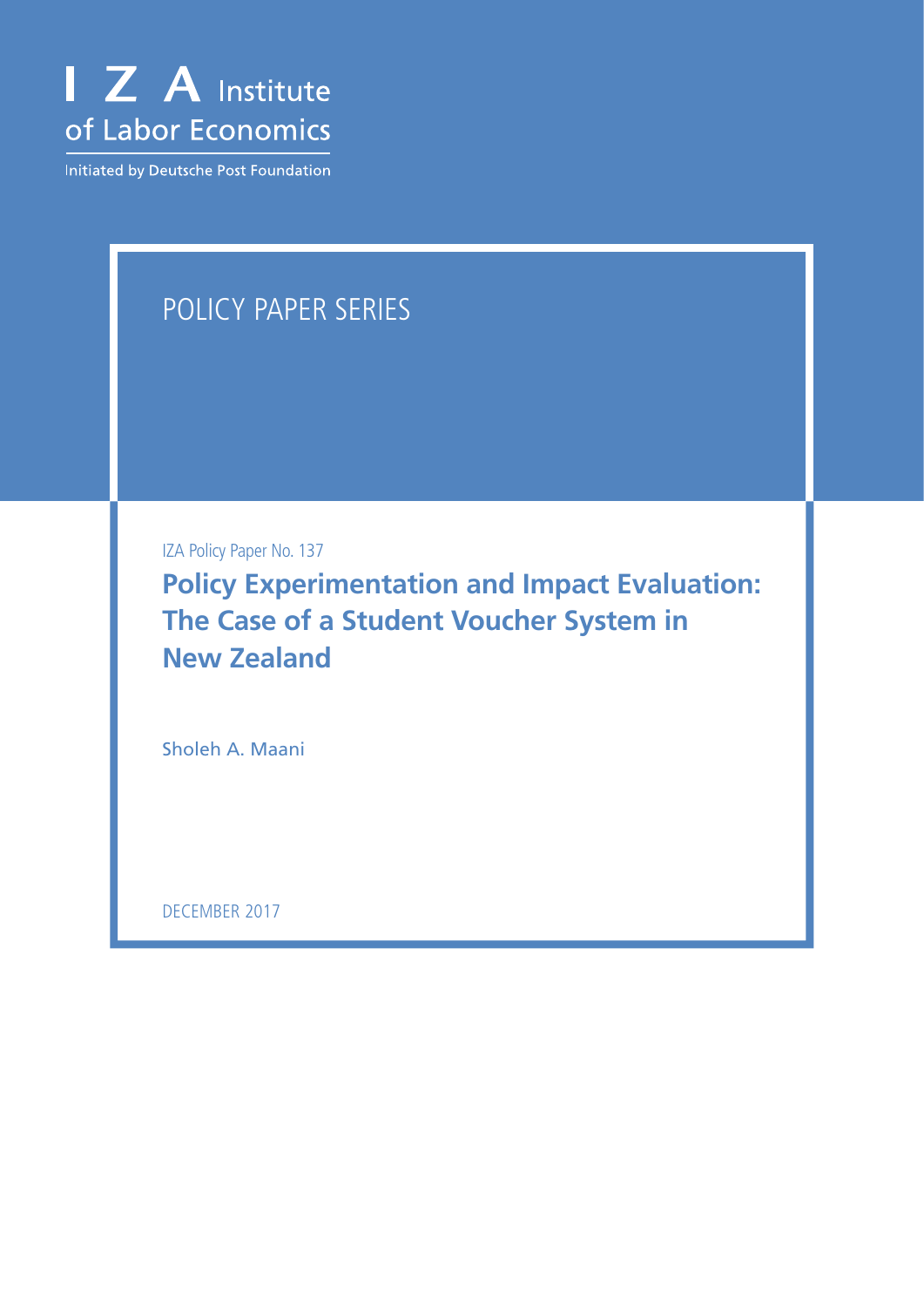

Initiated by Deutsche Post Foundation

## POLICY PAPER SERIES

IZA Policy Paper No. 137

**Policy Experimentation and Impact Evaluation: The Case of a Student Voucher System in New Zealand**

**Sholeh A. Maani** *The University of Auckland and IZA*

DECEMBER 2017

Any opinions expressed in this paper are those of the author(s) and not those of IZA. Research published in this series may include views on policy, but IZA takes no institutional policy positions. The IZA research network is committed to the IZA Guiding Principles of Research Integrity.

The IZA Institute of Labor Economics is an independent economic research institute that conducts research in labor economics and offers evidence-based policy advice on labor market issues. Supported by the Deutsche Post Foundation, IZA runs the world's largest network of economists, whose research aims to provide answers to the global labor market challenges of our time. Our key objective is to build bridges between academic research, policymakers and society.

IZA Policy Papers often represent preliminary work and are circulated to encourage discussion. Citation of such a paper should account for its provisional character. A revised version may be available directly from the author.

**IZA – Institute of Labor Economics**

| Schaumburg-Lippe-Straße 5-9 | Phone: +49-228-3894-0       |             |
|-----------------------------|-----------------------------|-------------|
| 53113 Bonn, Germany         | Email: publications@iza.org | www.iza.org |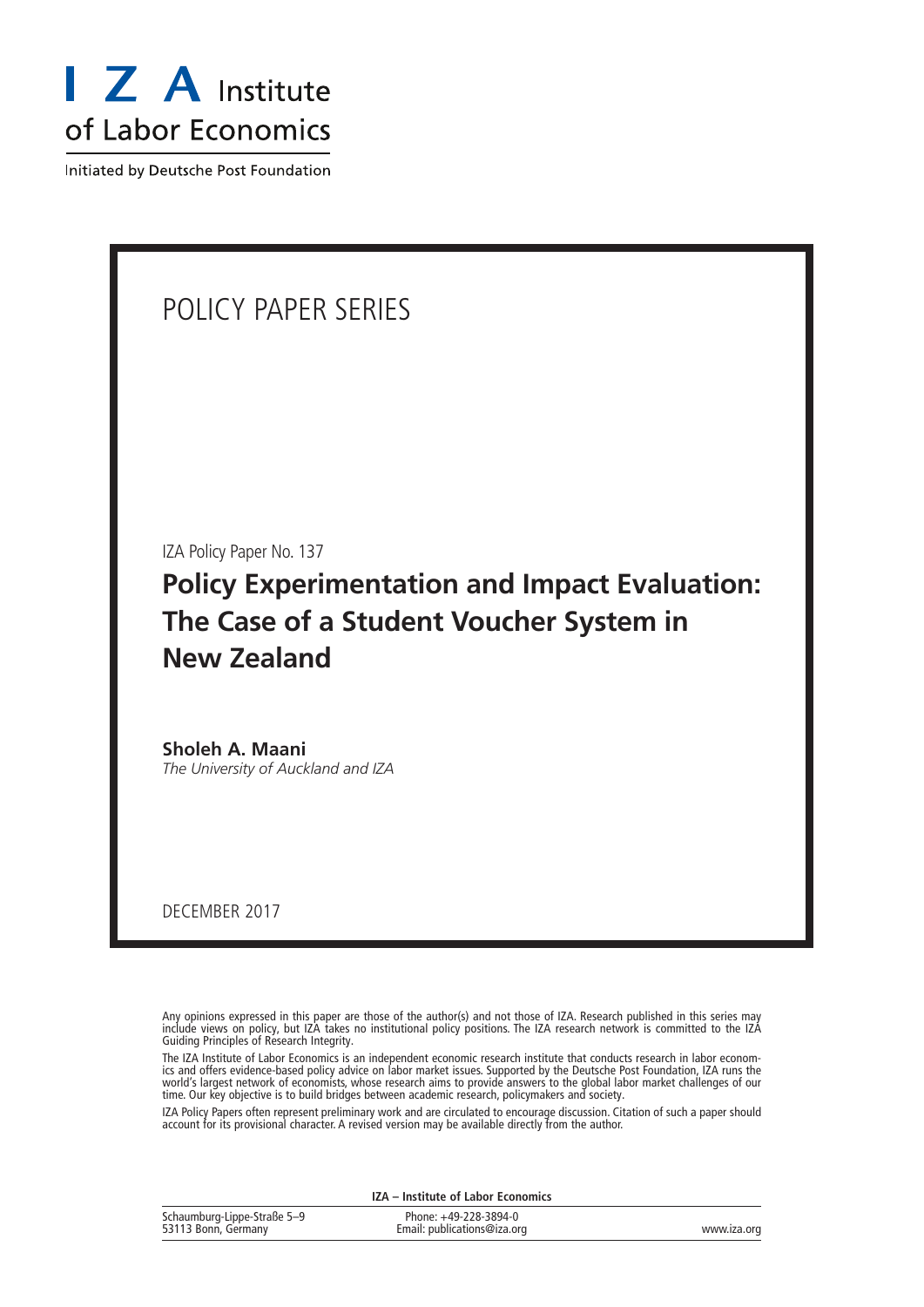# ABSTRACT

## **Policy Experimentation and Impact Evaluation: The Case of a Student Voucher System in New Zealand**

While economic and political ideologies play an important role in the design of economic policies, in practice and regardless of ideology, the policies that stand the test of time are those that suitably meet policy objectives. The deregulation of schools in New Zealand, also known as Tomorrow's Schools, has drawn significant international attention due to its pioneering nature (following Sweden), and its history. In this paper the deregulation of schools in New Zealand since the 1990s is discussed to examine the role of policy outcomes and evaluations in continued policy design. The analysis in the paper highlights the significance of policy evaluations in guiding policy-retention and fine-tuning.

| <b>JEL Classification:</b> | 120, 121, 128, 124                                                                |
|----------------------------|-----------------------------------------------------------------------------------|
| Keywords:                  | policy evaluation, student voucher system, Tomorrow's Schools,<br>hybrid policies |

## **Corresponding author:**

Sholeh A. Maani Graduate School of Management The University of Auckland 12 Grafton Road Auckland, 1010 New Zealand Email: s.maani@auckland.ac.nz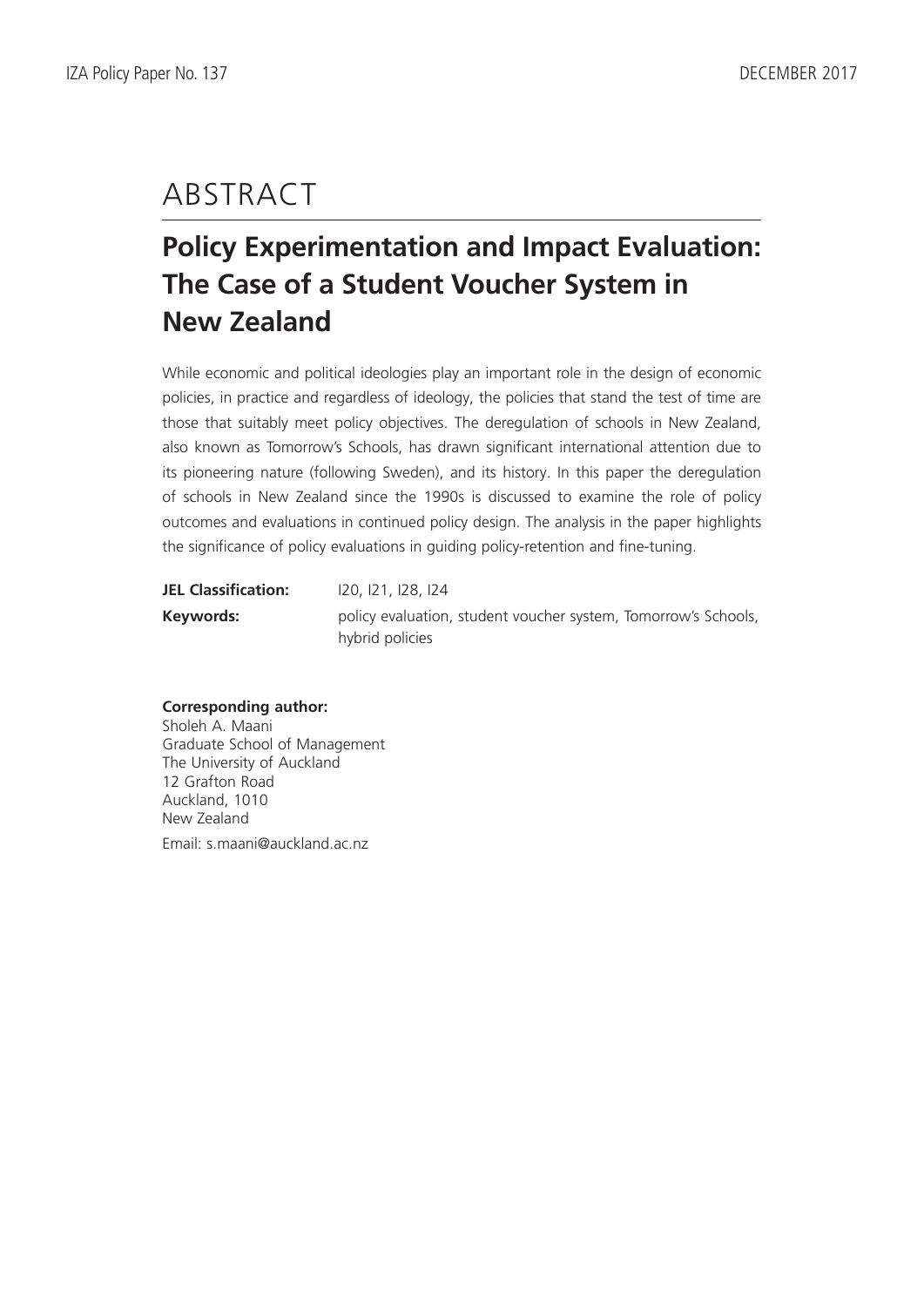### **1. Introduction**

The deregulation of schools in New Zealand, also known as Tomorrow's Schools, has drawn significant international attention due to its pioneering nature (following Sweden), and its history.

New Zealand has a long history of public provision of primary and secondary education. The deregulation of schools in New Zealand was implemented from 1989 to the early 1990s, following a series of deregulations and privatisations (such as in the financial sector) in the mid-1980s. The predominant economic ideology behind the school deregulation policy was reliance on decentralisation of school management and competition among schools, to provide greater efficiency. It was also envisaged that the policy would provide parents with a choice of schools for their children, greater student access to better-performing schools, and better academic achievement. The policy experiment (significantly reformed by year 2000) provides a number of useful lessons regarding both positive and negative outcomes of the schools' deregulation policy. These outcomes included major unintended consequences relating to equity and efficiency, and the required role of government.

Tomorrow's Schools, as implemented in 1989, had the following features. New Zealand schools became autonomous entities within a short span of time. Schools were required to elect boards of trustees from among parents, and those school boards became the employer of the school's teaching and professional staff. Student enrolment numbers largely, although not exclusively, determined government funding. In addition, a business-oriented approach to school management was introduced.

That part of New Zealand's education reforms related to student enrolment is internationally referred to as a 'voucher system'—a term that now refers to a wide range of policy designs involving parental choice of school. The existing policies generally do not involve a physical exchange of vouchers, but they have some characteristics in common: some provision for enrolment at a school other than the one nearest to a student's home; government funding that is connected to student numbers; and thereby a degree of competition among schools to attract students. New Zealand's school reforms of 1989 share these characteristics.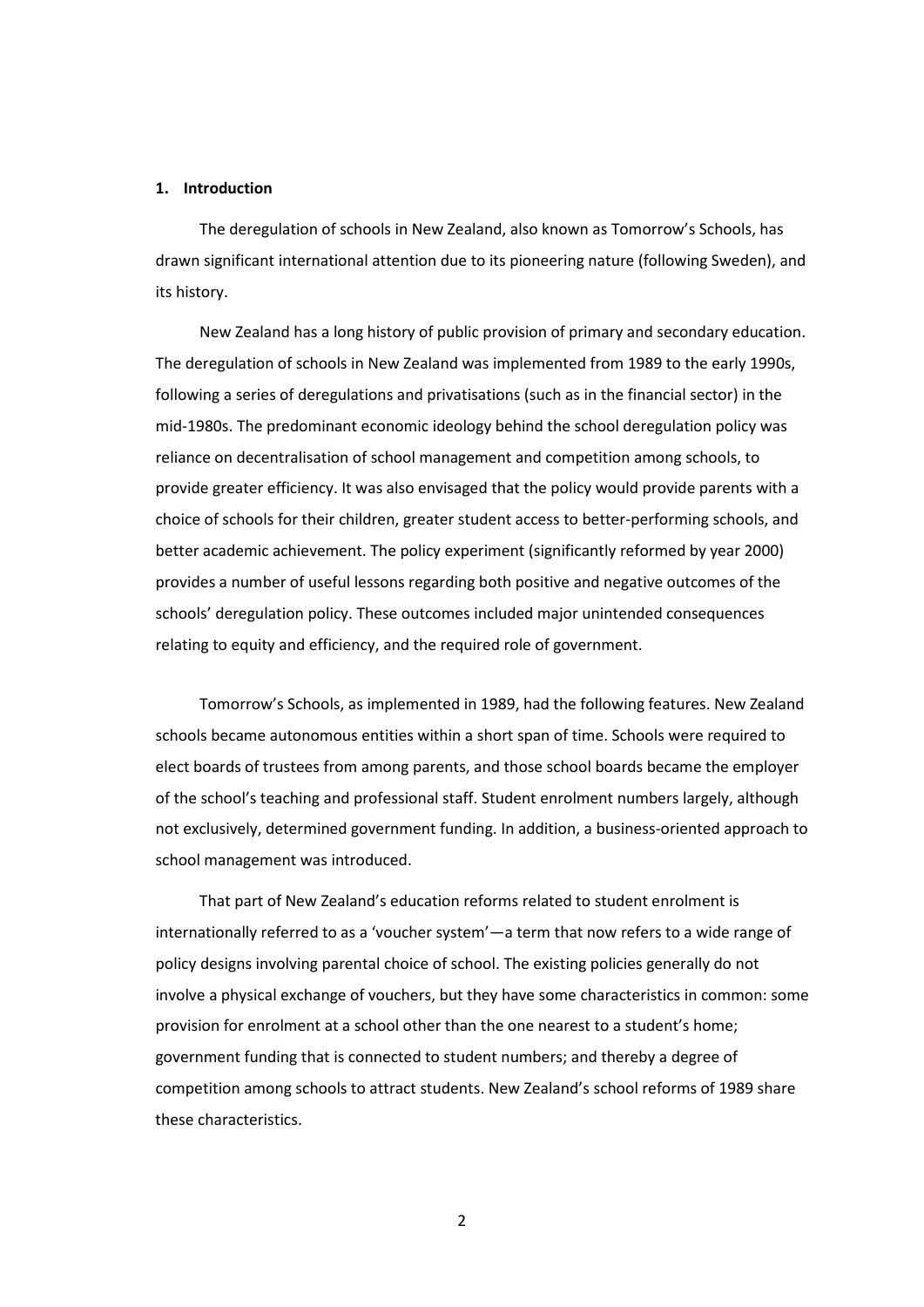New Zealand's school reforms attracted international attention partly due to their pioneering nature, and their complete and universal implementation within a short span of time. However, what is noteworthy about the New Zealand system is the role of ideology in the initial design of the policy, and its pioneering nature. Further note has been taken internationally of the adjustments that became necessary since the implementation of Tomorrow's Schools, in particular those made within the first decade of the policy's introduction.

The aim of this paper is to provide an overview of some of the major features of the policy ideologies and later reforms in relation to parental choice and student access, and the role of government in the management of schools.

Section two in this paper covers the initial policy ideology and objectives of Tomorrow's Schools. Sections three and four cover the complexities of policy implementations and the lessons learned. Section five covers the role of policy evaluations and empirical evidence. Policy revisions and hybrid policy outcomes are noted in Section six, followed by concluding remarks in Section seven. [1](#page-4-0)

## **2. Policy Ideology and Objectives**

During the 1980s and early 1990s, New Zealand introduced a number of major and pioneering policy reforms. These policies generally reduced regulation and increased privatisation. These policies also enhanced the role of market forces and competition in the provision of previously publicly-provided services.

New Zealand's education reforms were introduced against the backdrop of the marketoriented reforms of the 1980s. These reforms had already deregulated financial and other markets, with general support. Further changes in employment contracts and immigration policies were under preparation. Having a coherent set of policies that increased the role of markets was appealing at the time, although extending the role of market forces to social welfare, education and health ventured into unchartered territories. But there was a general ideological belief within the government of the time that the public sector was less efficient than the private sector, and that it was influenced by bureaucracy, impeding innovation or efficiency (New Zealand Treasury, 1987; Department of Education, 1988; Report of the Taskforce to Review Education [The Picot Report], 1988). The Picot Report (1988) described

<span id="page-4-0"></span><sup>&</sup>lt;sup>1</sup> For an overview of the school system in New Zealand, the reader may refer to OECD (2010), Papers 1 and 2.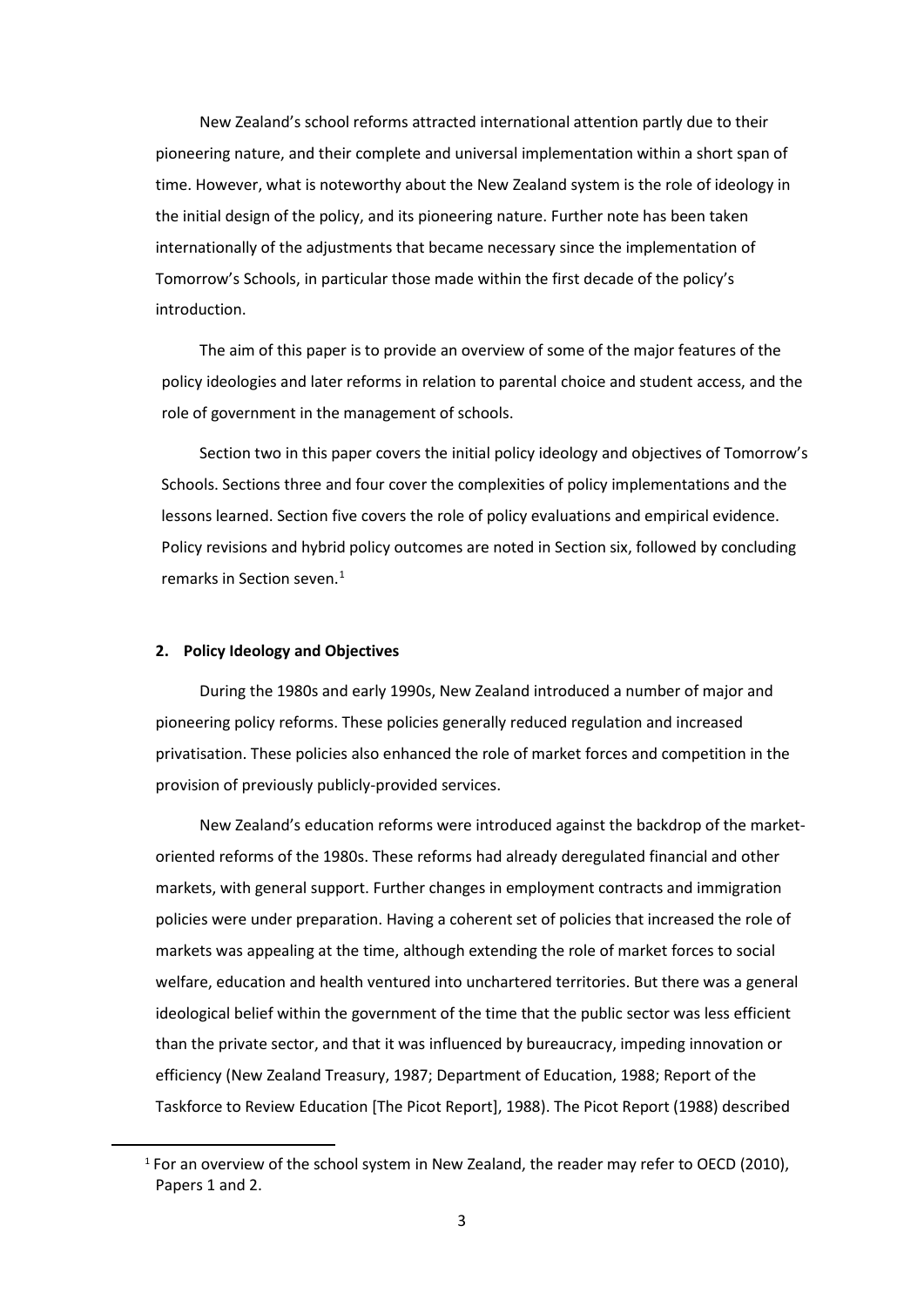the centralised bureaucracy of the education system as cumbersome and expensive, and as having 'good people' in a 'bad system' (Report of the Taskforce to Review Education [The Picot Report], 1988; Lange, 1999).

Further, the main ideological premise on which the policies establishing Tomorrow's Schools were based was that parental choice of school allowed the demand side of the market to influence outcomes more effectively, including for students from lower socioeconomic backgrounds and minorities (Department of Education,1988; Lange, 1999).

The policies establishing Tomorrow's Schools were not implemented in a vacuum. At the time, the environment was ripe for reforms to the education management system. There was strong support for increased access to better education, decreased bureaucracy, and increased autonomy of schools (Department of Education,1988; Lange, 1999)

The administration of public education in New Zealand since the Education Act of 1877 was based on a centralised system controlled by the government. In this system, regional boards monitored schools, while many decisions and approvals were made by the central government. During the decades preceding the Tomorrow's Schools reforms, the education system was criticised by parent groups, school principals and educationalists for its excessive bureaucratisation and central control (see Openshaw, 2014). The system was criticised for its lack of response to community and school needs. The idea of reforms had been raised in the past without much success (e.g. see Lange, 1999). An increasing number of academic studies further criticised the system by, for example, highlighting the challenges faced by urban Maori students in a system that did not adequately reflect their (Maori) cultural heritages (see in particular, Smith, G.H. 1987; and Smith, L.T. 1986).

Public support for the proposed educational reforms was further aided by two added factors. First, as part of the proposals for Tomorrow's Schools serious doubts were raised in relation to the quality of public education in New Zealand at the time, implicitly noting that excellence was the objective of policy changes. Incidentally, at the time, New Zealand pupils completed schooling years above the average among OECD countries (see e.g. de la Fuente, and Domenech, 2001). The average years of schooling in New Zealand of 11.86 years, in 1985, compared well with, for example, 10.48 years (Finland), 10.16 (France), 8.94 (Ireland), and 10.15 (UK), (de la Fuente, and Domenech, 2001, page 23). For the group of students who continued to upper secondary schooling, the curriculum was rigorous. However, the notably higher rates of early school leaving among students from lower socio-economic backgrounds and among Maori and Pacific Island teenagers also contributed to public acceptance of the need for change. Therefore, Tomorrow's Schools was also ideologically based on the premise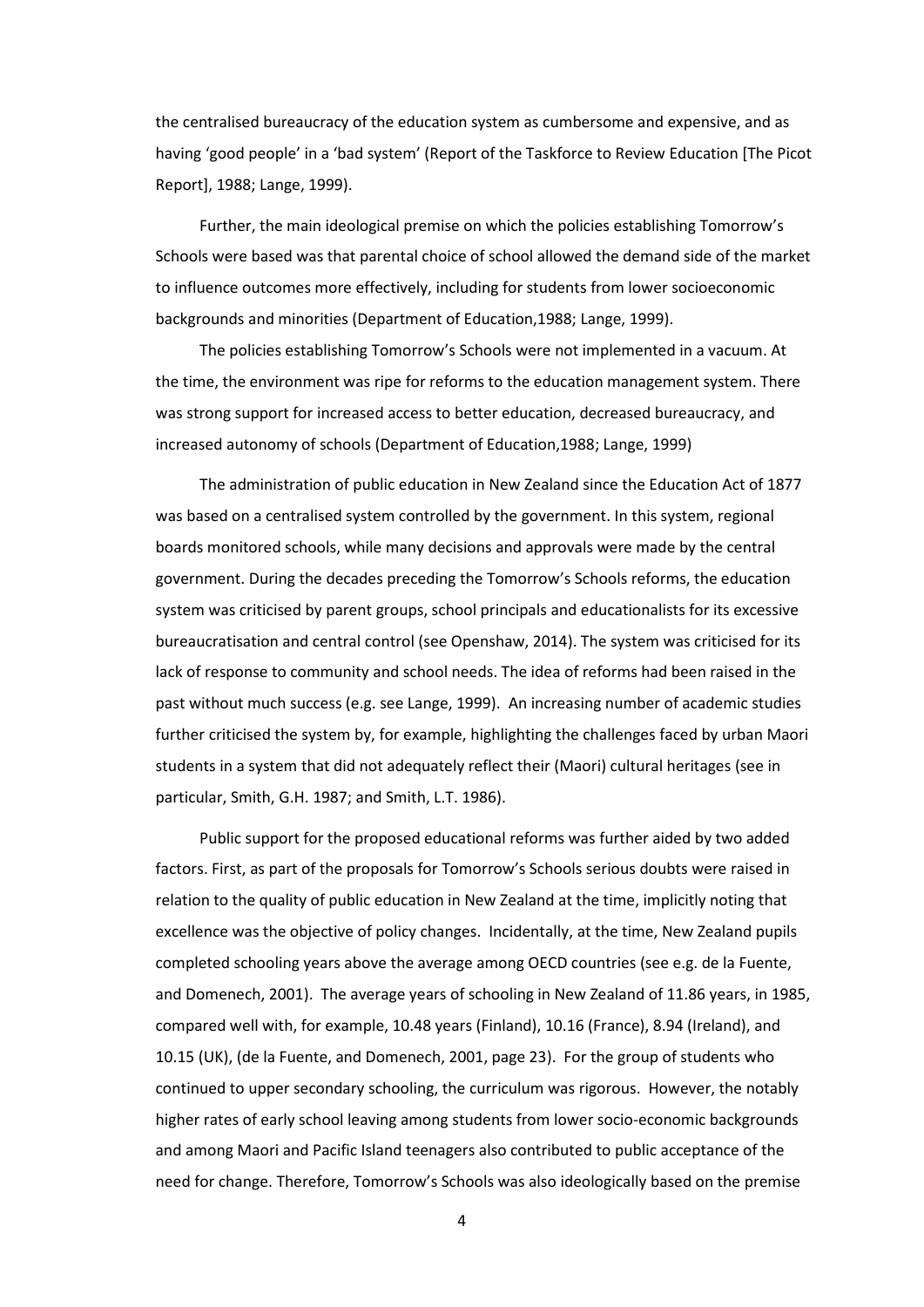that enabling parents to choose the school their child attended would improve the relevance and quality of education, resulting in higher school retention rates and improvements in outcomes for at-risk students, leading to increased upward social mobility.

At the same time, strong concerns were voiced by educationalists, the strong secondary and primary teachers' unions, and some policy makers within the government regarding the introduction of market forces and competition among schools by means of Tomorrow's Schools policies (see, for example, Dale and Olga, 1991; Jones, 1990; Lauder, 1987; Lauder et al., 1988; McCulloch, 1991; Middleton, et al. 1990). In particular, while within the government there was clear agreement on the direction of economic policy reforms, there was not agreement on social policy reforms (i.e. social welfare, health, and education policy). The extensions of the reforms to social policy were somewhat problematic for the Labour government of the time, which saw these three areas as the bedrock of social policy (see, for example, Fancy, 2000). But Tomorrow's Schools policies were initially considered to be about parental voice and influence.

In addition, the recession of the 1980s had caused major government deficits, making a reduction in spending a priority.

The ideological features of New Zealand's education policy reforms of Tomorrow's Schools can be summarised based on:

- 1. the idea that state-owned enterprises were less productive and less efficient than those in the private sector
- 2. the belief that the old educational system had failed
- 3. the conviction that the reforms could make it better
- 4. the belief that the creation of school boards and parental involvement could meet community needs at the local level, and that the system would respond better to parents and minorities through elected school boards
- 5. the conviction that an emphasis on managerial effectiveness would develop
- 6. the principle of self-governing schools, which was at the centre of the reforms
- 7. the idea that schools should be able to spend their funding as they chose
- 8. the belief that school autonomy would allow schools to diversify their offerings
- 9. the belief that parental choice of out-of-zone enrolment would create market competition among schools for enrolments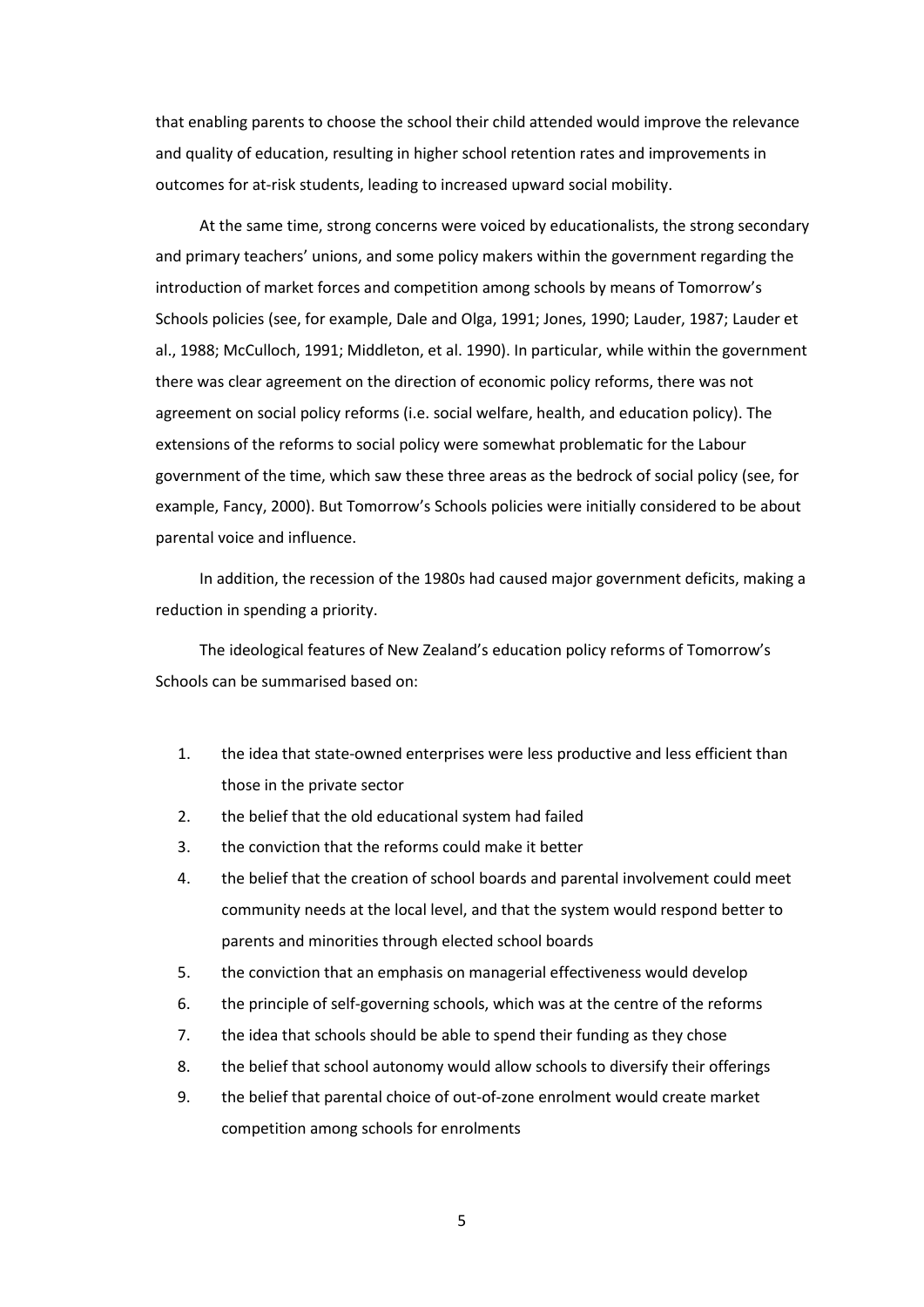10. the conviction that competition among schools creates more efficiency and creativity.

Overall, while the ideology of Tomorrow's Schools relied on greater choice and efficiency, an overarching ideology that was intended in the policy and superseded the above was that every child is entitled to educational opportunity through public education. Wide support for Tomorrow's Schools was to a great extent based on expected enhanced educational opportunity and outcomes (see for example, Department of Education, 1988; Report of the Taskforce to Review Education [The Picot Report], 1988; and Lange, 1999).

## **2.1 Efficiency through Market Forces**

New Zealand's Tomorrow's Schools educational reform policies were based on a demand and supply economic framework, and the notion that students can move freely among schools; where successful businesses (schools) would grow, and inefficient or lowquality schools would leave the market, making room for more productive providers. In practice, this ideological simplification of the education market was tested in the first few years of the policy's implementation and beyond (Cardow and Wilson, 2013).

Another ideological goal of the policy was to create a level playing field where private providers could grow in numbers. In addition, it was envisaged that based on a marketoriented system, private, and 'integrated schools' (private schools that receive funding in exchange for accountability to the government) would assume a greater role in the provision of education. [2](#page-7-0)

## **2.2 Parental Choice and Influence**

A new enrolment system was implemented, where parents could select an out-of-zone school for their child, while they were guaranteed a place in their local school. Therefore, a major feature of Tomorrow's Schools, reforms was the introduction of parental choice of school for their child.

<span id="page-7-0"></span><sup>&</sup>lt;sup>2</sup> The New Zealand primary and secondary education system is mainly based on the public provision of education. Twenty years after the implementation of Tomorrow's Schools, 85 per cent of students were enrolled in public schools, 11 percent in State-integrated schools, and 4 per cent in private schools (OECD, 2010, page 7).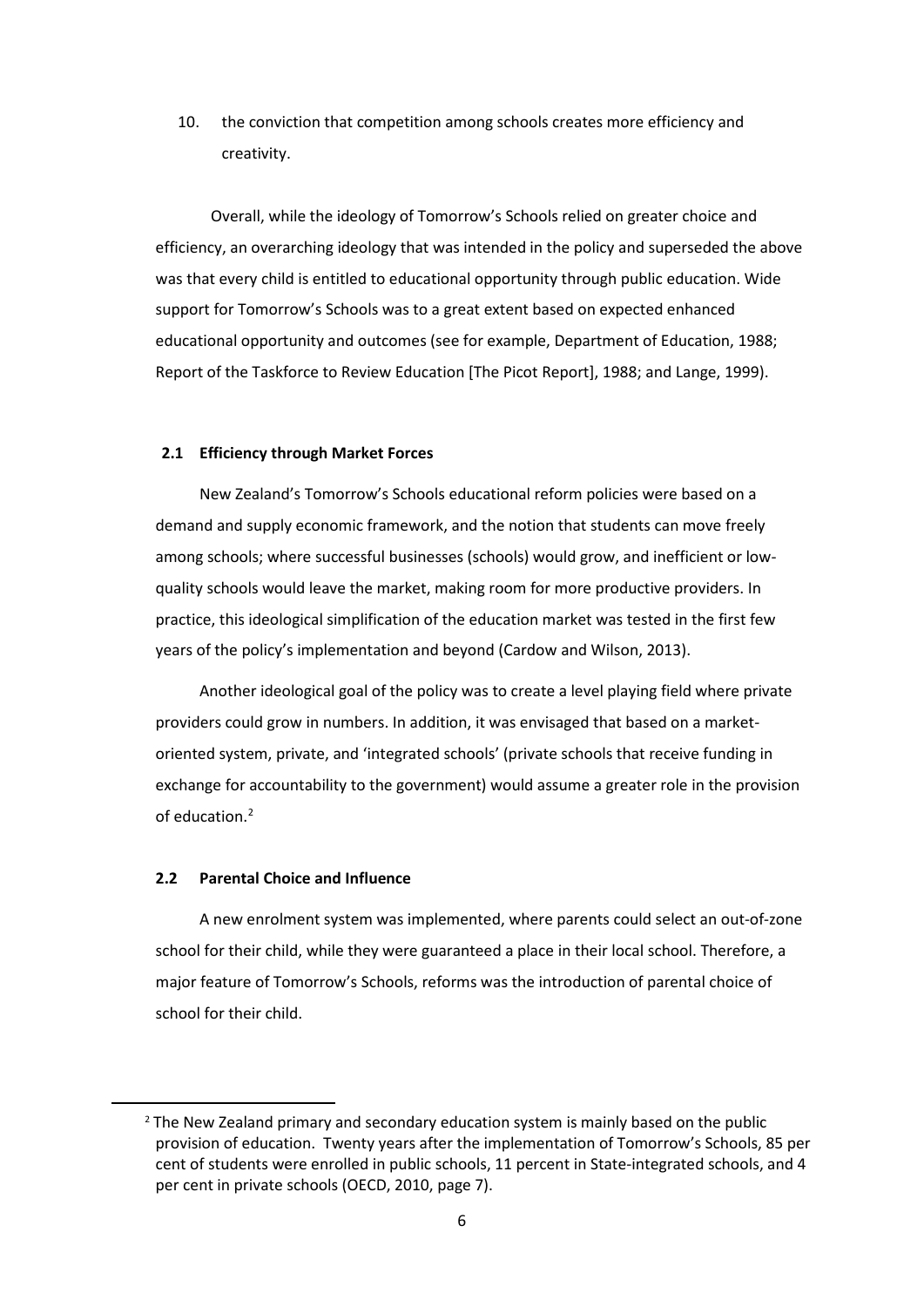Initially, over-subscribed schools were required to use a lottery system to select out-ofzone applicants up to capacity.

## **2.3 Reduced Role of Government**

The New Zealand education reforms had two other major features. First, they changed the administration of schools, moving the role of government from that of an involved partner to that of a policy maker and funding agency. In keeping with this major change, the Department of Education was disestablished, and the Ministry of Education (MOE) was substituted.

Prior to the reforms, the Department of Education had a long tradition of partnership with schools and had provided teaching and curriculum advice to schools. The staff of the MOE that replaced it were, in contrast and by design, to be policy makers, reflecting the shift in the intended role of government in the management of schools.

A major operational change in the system was the decentralisation of authority. Schools became self-governing; but they were to have central direction from the government, and accountable to the MOE and the local community.

#### **2.4 Cost Control (Bulk funding)**

Another objective of New Zealand's education reforms was to control the cost of education. This objective was partly ideological, with the goal of reducing the size of the public sector. But it also coincided with a large budget deficit that had developed due to hard economic times during the 1980s, and the reforms were seen as a way of managing costs.

The initial design of the policy relied on bulk funding of schools, such that elected school boards of trustees could negotiate teacher support and professional salary changes and hiring (Report of the Taskforce to Review Education [The Picot Report], 1988). Each school's individual bulk fund was intended to cover a variety of cost categories. The Picot Report (1988) recommended full bulk grants incorporating both teacher salaries and operating expenses. Schools could choose to increase salaries if they cut other expenses. Following public consultation, bulk funding was not included in the reform policy papers. But bulk funding, based on median salaries, was offered on a voluntary basis to public schools and was required for integrated (part private) schools.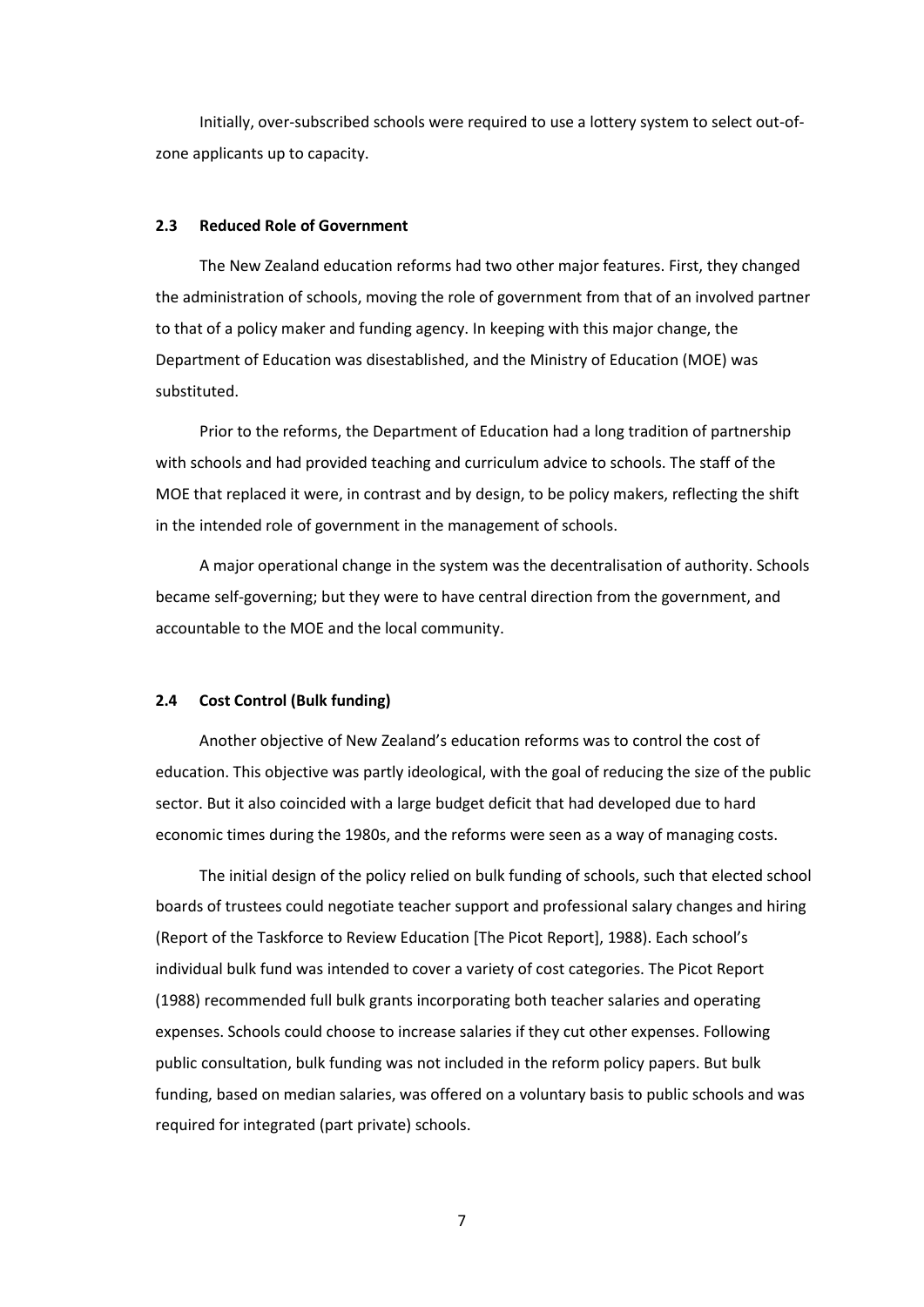## **3. Policy Implementation**

New Zealand's Tomorrow's Schools policies were implemented fully within a short span of time (Dale and Olga, 1991; Fiske and Ladd, 2000; Middleton, et al. 1990; Wylie, 1998). Starting in the year 1989 the following policy changes were implemented:

## **3.1 School Operation**

- Schools became self-governing.
- School boards were established (elected boards of trustees). Some 2700 school boards were established.
- Schools had to specify their mission statements, defining their goals and what they stood for.

## **3.2 Role of Government**

- The Department of Education was disestablished and replaced with the Ministry of Education (MOE), which was more policy focused.
- The Education Review Office (ERO)<sup>[3](#page-9-0)</sup> was established in 1989, to monitor schools on accountability of governance and management criteria.
- The New Zealand Qualifications Authority (NZQA) was established in 1989, for setting and monitoring quality standards for assessments and qualifications.
- The philosophy of curriculum design also changed from a set of concepts to be covered, to a set of general learning objectives (see for example, Irwin, 1999).
- A Targeted Individual Entitlement (TIE) voucher scheme for a small number of lowincome students to attend private schools was introduced in 1996.

## **3.3 Parental Choice**

• School zoning was first modified in 1989 so that every pupil could attend the school nearest to them, but there was also an option for students to be admitted to some other school of their choice.

<span id="page-9-0"></span><sup>&</sup>lt;sup>3</sup> The Education Review Office (ERO) and the Ministry of Education (MOE) are two separate public service departments with different functions. ERO reviews the education provided across all schools (i.e. state schools, private schools and Maori language immersion schools). The functions of ERO and its 150 trustees were based on the New Zealand Education Act of 1989.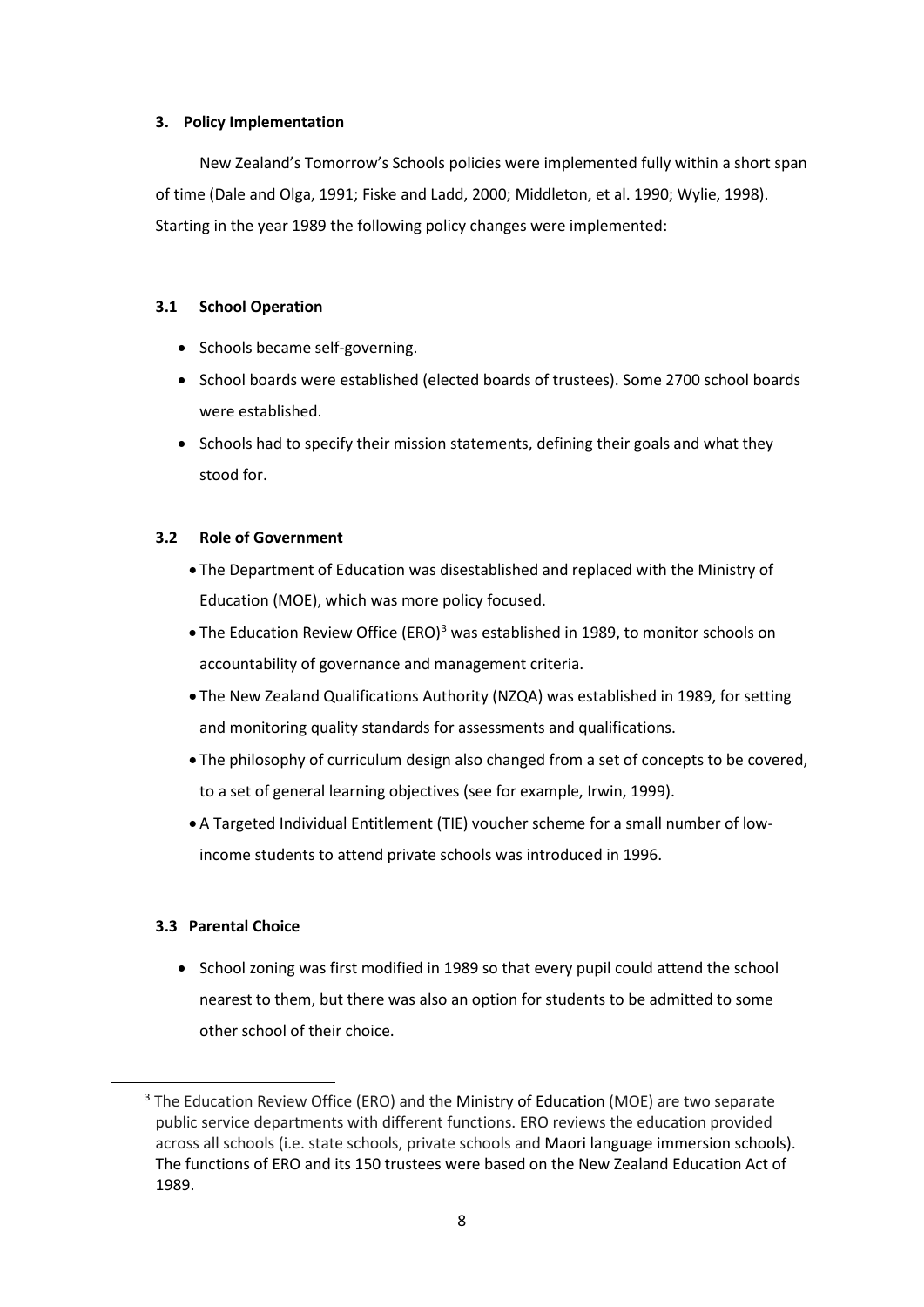- School enrolment schemes had to include the student's home zone, and schools had to accept all applicants in their zone, and then out of zone students subject to a supervised ballot system. In 1990 a supervised lottery system was introduced for student selection by schools operating at capacity.
- By year 1991, full parental choice was implemented, and school zones were abolished so that students could enrol in the school of their choice, but they were no longer guaranteed a place in their local school.
- The lottery system was also replaced by school enrolment selection mechanisms subject to Ministry approval in 1991.
- The reforms also created competition among schools, as envisaged.

## 4. **Emerging Policy Lessons**

Within the first few years of Tomorrow's Schools' implementation, a number of policy lessons emerged. These were broadly (although not exclusively) related to the five following areas: capacity building for school boards, particularly in relation to school charters; the need for an increased role of government (assistance, quality standards, and school accountability); parental choice criteria; winner and loser schools; and impacts of school bulk funding on school finances.

## **4.1 Capacity Building for School boards**

One of the first lessons that emerged from the establishment of self-governing elected school boards was that initially many schools found it very difficult to manage themselves. Schools had to specify school charters, goals, and how they differed from other schools. In addition, schools became responsible for procedural accountability, and self-management of their funding. These skills were initially not required or developed at the school level, and many schools found difficulties in performing these tasks, in particular in economically disadvantaged school zones. Two main lessons from the introduction of self-governance in schools were:

• Schools in lower-decile areas had significantly greater difficulties, due to a lack of expertise in skills required to meet the demands of self-management. These difficulties compounded, making it clear that a degree of government assistance was required.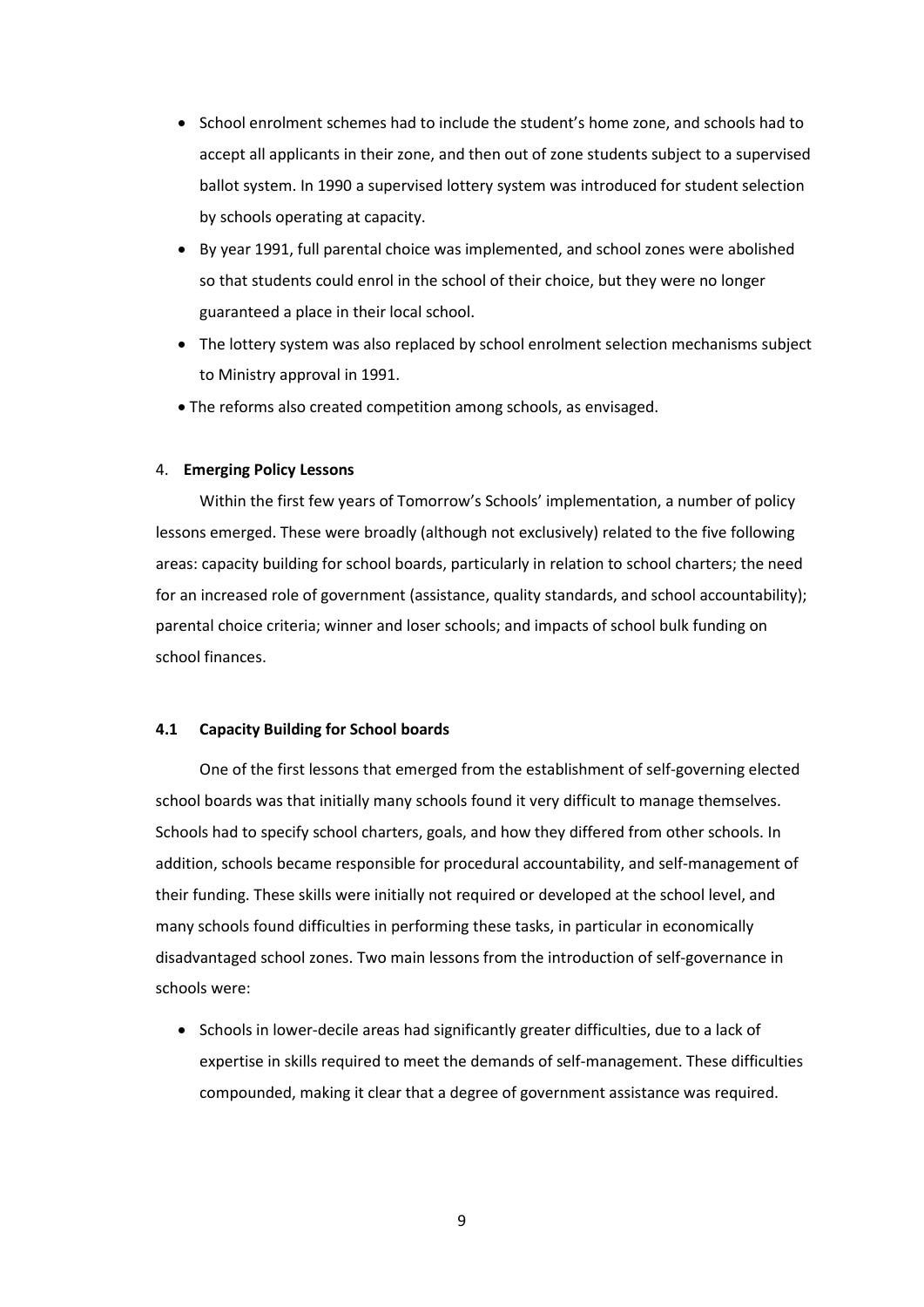• School principals found that they were working significantly longer hours, particularly on managerial tasks. The effect of the change in the role of school principals to a managerial role was initially underestimated.

## **4.2 The role of government (assistance, quality standards, accountability)**

Initially, Tomorrow's Schools was based on the premise that despite the role of government as the provider of public funds to schools, the government would have minimal interference in schools' activities. However, the following were soon recognised as areas where the government needed to assume greater interaction and partnership with schools:

- In general, the learning emerged that Tomorrow's Schools had initially underestimated the degree of assistance that was required for self-governance for the most disadvantaged schools.
- It was also recognised that there was a need for central intervention and greater partnership in the activities of low-performing schools.
- Regarding the accountability of schools, it became clear that the role of the government body to monitor schools' performance (Education Review Office (ERO)) needed to be expanded to provide more and clearer guidelines.
- Initially accountability was measured in relation to procedural compliance, but the need for a national curriculum also became apparent, to allow meaningful reviews of school performance, for quality control, and in relation to the educational attainment of students. Creating a national curriculum later proved more challenging than had originally been anticipated.
- The role and involvement of the New Zealand Qualifications Authority (NZQA) expanded to guide the sector and for quality assurance.
- It also became clear that the ultimate responsibility for quality assurance across schools remained with the government, limiting the role of the private sector for such assurance, and for provision of education in particular in economically disadvantaged areas.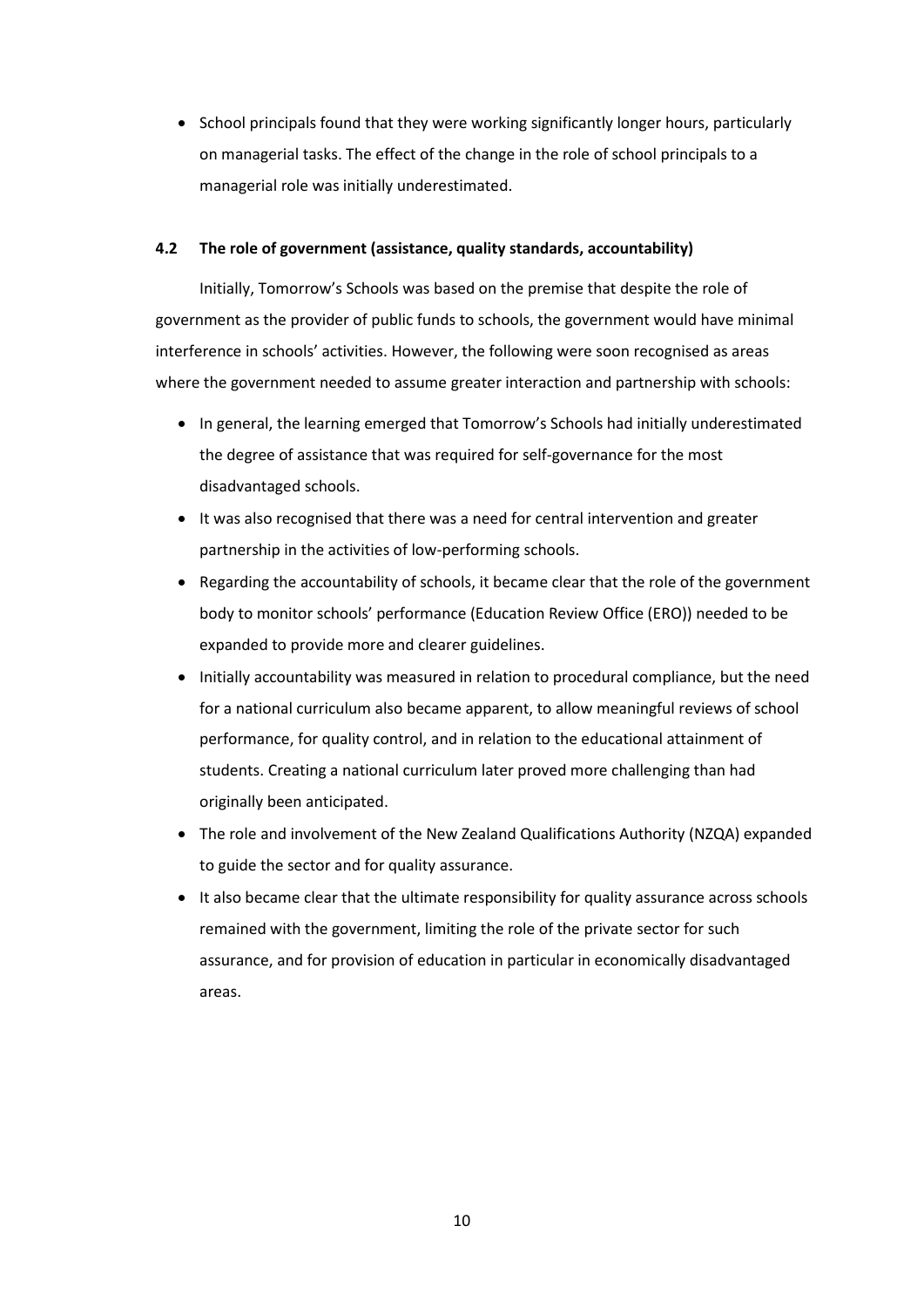### **4.3 Parental Choice and School Choice**

On the demand side, requests for enrolment at schools with greater resources (in particular income decile 7-10 schools) increased. However, on the supply side, schools could not grow sufficiently to meet demand and some schools in the higher income decile zones were operating at full capacity. Rationing places in oversubscribed schools, after the abolition of the lottery system in 1991, created a range of selection outcomes. Notably, schools that were operating at full capacity used student performance to select students.

The most unintended consequence of Tomorrow's School parental choice was that the movement of better performing students from lower-decile schools resulted in increased polarisation of schools ( Hughes et al, 1996; Lauder et al., 1994; Lauder et al., 1996; Wylie, 1998). A number of policy evaluation studies further noted increased socioeconomic segregation among urban schools in New Zealand. More able students, especially if from a European background, moved to higher-income decile schools or better schools within their school zone. Minority students (Maori and Pacific Islanders) were more likely not to be accepted in schools of their choice and more likely to remain in lower-decile schools (Fiske and Ladd, 2000).

The lottery system that was in effect only during the year 1990 had reflected the egalitarian component of the initial school choice models; but it was abolished partly due to the administrative costs of supervision of the lottery, and partly to its unpopularity among over-subscribed schools as a selection mechanism.

The movement of better-performing students to higher-income decile schools (often one decile higher) also created challenges for lower-decile schools. These challenges included increased segregation of schools by ethnicity and polarisation of enrolments (Fiske and Ladd, 2000).

### **4.4 Winner and Loser Schools**

The movement of better-performing students to higher-income decile schools and difficulties in self-management by schools in lower-income decile zones also created the emergence of loser schools. Once a school faced deteriorating conditions, the spiral effect was very hard to reverse.

Tomorrow's Schools policies were based on a demand and supply model, and the notion that inefficient or low-quality schools would leave the market, making room for more productive providers. Although in a market system poor performing businesses leave the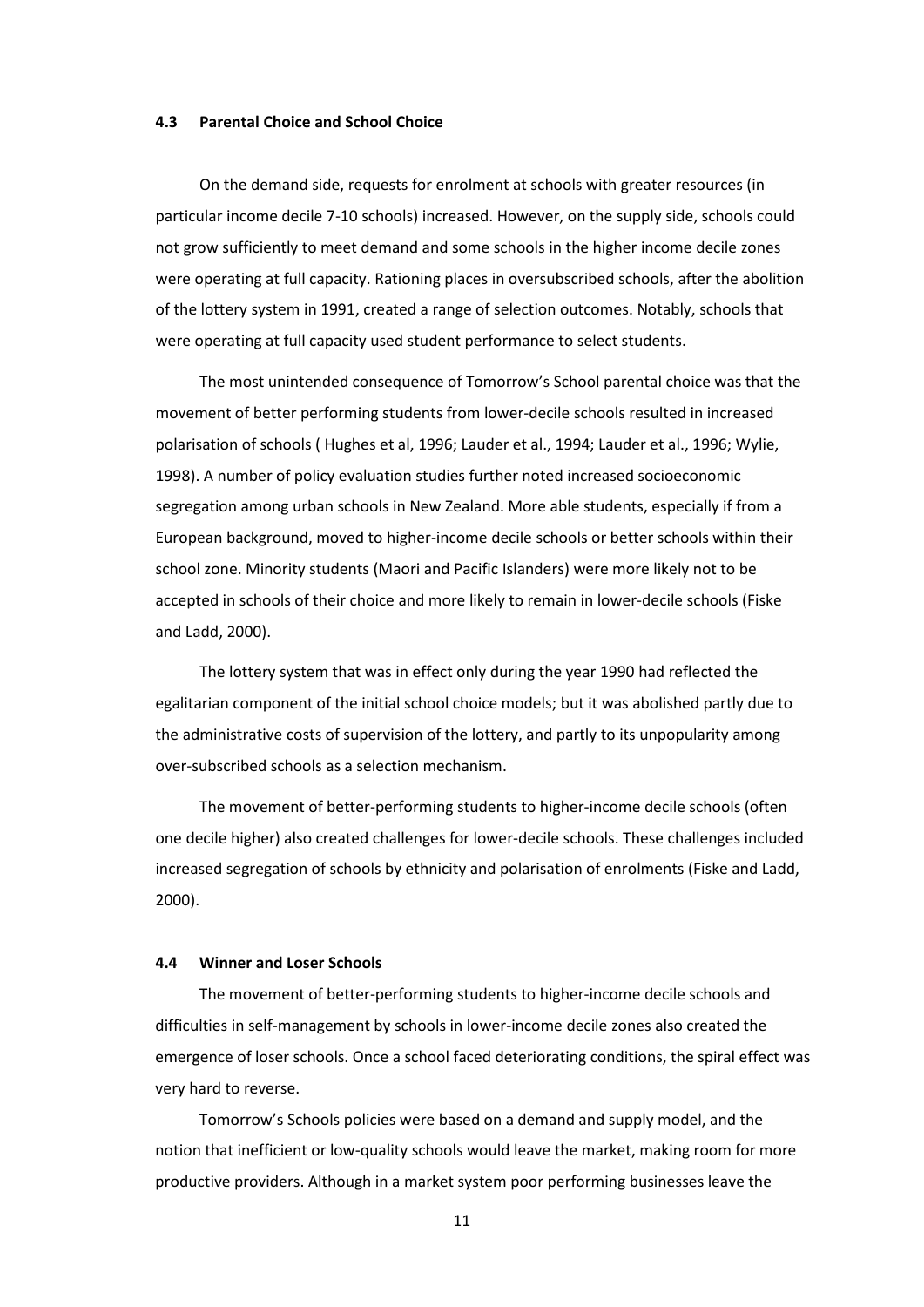market, in the case of New Zealand, given that a school's proximity to the home can play an important role for children and their families low-decile schools that were affected negatively often could not close. Instead, those schools continued to operate with greater difficulty.

In the initial years, the government did not interfere with school closures (on ideological grounds). When a school was forced to close (such as in Northland, and South Auckland, in less-economically advantaged or rural areas), the closure of the school generally introduced a wider range of social and economic problems for displaced students, often from economically disadvantaged areas. In practice, failing schools and school closures created additional issues and problems that were initially not fully foreseen in the policy.

In addition, the experience of closure and displacement clearly showed that the market system is not likely to entice new schools to open to replace school closures, since private investments in those areas are generally less profitable in a private market.

Finally, it also became apparent that decisions by a school to expand programmes or to add additional school years (e.g. adding intermediate education years to a primary or secondary school) had great impacts on other schools in the area. In general, it became apparent that policy fine-tuning was required relating to the need to balance the interests of competing stakeholders.

#### **4.5 Bulk Funding and School Finance**

While bulk funding is not an integral part of school choice or school voucher systems, it was introduced as part of the Tomorrow's Schools reforms for cost saving objectives, as noted above.

Implementing the policy by requiring all schools to adopt it fully was problematic, since schools did not have full discretion over many aspects of their funding and as a result could run into financial difficulties. Notably, the government controlled the funding and payment structure per pupil, grants and other payments, and teacher base salary rates. Therefore, the policy was implemented on a voluntary basis for existing schools. But it was made binding for newly integrated schools.

The uptake of bulk funding was low and two-thirds of schools had not adopted the policy by 1999. Schools that received bulk funding were much more likely to report financial difficulties than those that had not (Woodfield and Gunby, 2003). Notably, whenever a school agreed to higher teacher salaries, or hired more experienced teachers, it was forced to cut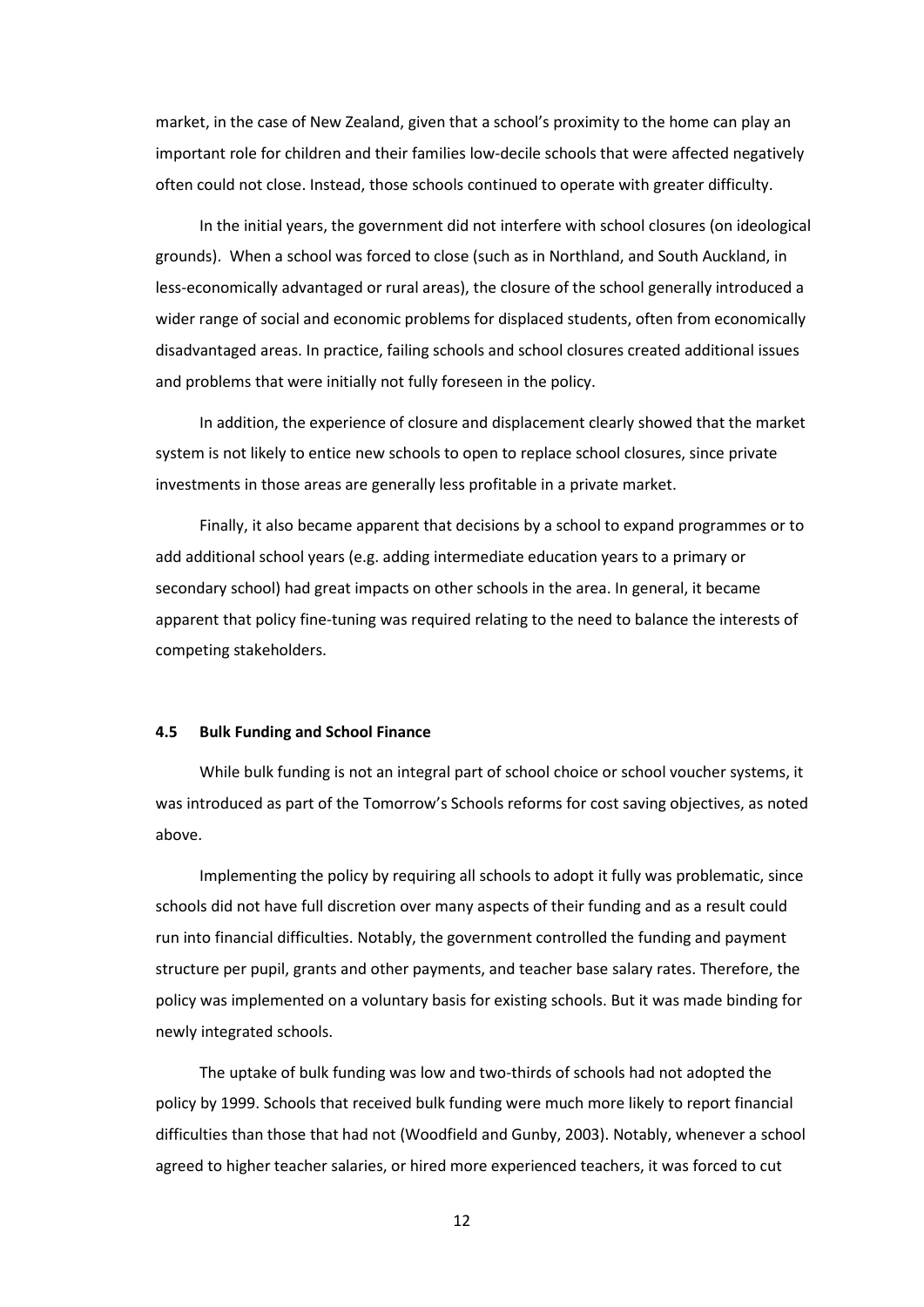other expenditure on support staff or other operational costs such as repairs. This constraint also made it difficult for schools to compete by hiring more experienced or more effective teachers, or by carrying out required repairs.

It was also generally agreed that with bulk funding, per capita real funding to schools had decreased (Woodfield and Gunby, 2003, p. 878).

One could argue that the foremost unpopular part of implementing Tomorrow's Schools was its bulk funding component. Given the low uptake of bulk funding and the difficulties experienced by participating schools, it was abolished in late 1999.

## **4.6 Competition and Collaboration**

The ideology of Tomorrow's Schools relied heavily on incorporating business-like managerial style and competition among schools as the guiding mechanism for the provision of education, and the creation of greater efficiency and higher quality. This was a major shift from the long history of public provision of education in New Zealand, where partnership and cooperation had been the underlying ideology. This partnership took many forms. First, the relationship between the Department of Education and schools was based on collaboration for curriculum development, and teaching resources. Current and past teachers were called to contribute within and outside of the Department of Education. There was also provision for collaboration among more- and less-experienced teachers within and across schools, based on the ideology that positive externalities were created across the education sector by information sharing and cooperation.

A major question that had not been fully teased out at the time of the implementation of Tomorrow's Schools was the extent to which the public education system could successfully lend itself to the 'competition model'. Initially, and ideologically, the expected benefits of the competition model in providing desired outcomes in the education market were overestimated, and its limitations in the education market underestimated.

A second question that had not been fully examined was whether the loss of the previous collaborative culture could cause productivity and operational efficiency costs of its own. Since information is the commodity of exchange in the education market, competition created a silo effect, reducing the sharing of information and expertise across schools.

The experience of Tomorrow's Schools demonstrated that the collaborative component of public education, in sharing information and expertise, is an integral part of the overall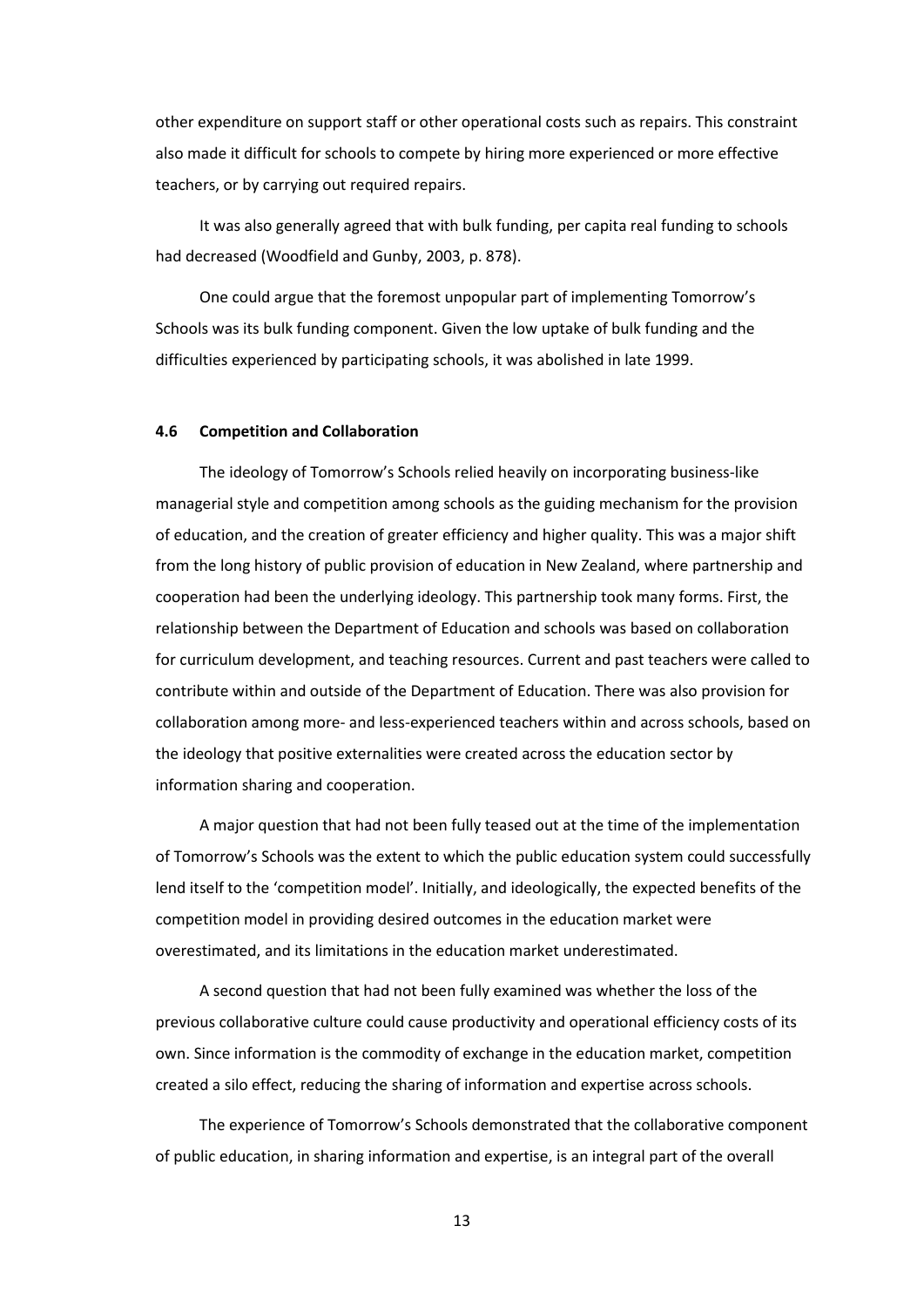system that can enhance the productivity of the sector in general (Wylie, 2009, 2011; New Zealand Post Primary Teachers' Association (PPTA), 2005).

## **5. Policy Evaluation**

Both the practical implementation of Tomorrow's Schools policies and feedback from the sector's stakeholders pointed to policy areas where changes to the initial reforms were required. In addition to in-house analyses within the Ministry of Education (see e.g. Lauder, et al., 1994; Waslander and Thrupp, 1995), feedback from schools and myriad analyses by independent researchers also evaluated the policies implemented through Tomorrow's Schools (e.g. Beaven, 2003; Fiske and Ladd, 2000; Henig, J. R., 1995; Jones, 1990; Levin, 1998; McCulloch, 1991; McGeorge, 1995; Manski, 1997; Woodfield and Gunby, 2003).

Reports by teacher unions raised further systemic issues across the sector (e.g. New Zealand Post Primary Teachers' Association (PPTA), 2005). These and policy evaluations, such as the above, contributed to the fine-tuning of the education reforms in the decade following the implementation of the policy. In some instances there were major departures from the policy compared to its original design.

Among academic analyses, Fiske and Ladd (2000) provided a comprehensive evaluation of the policy a decade after its implementation. This study noted the successes of Tomorrow's Schools, and also examined the learning process that followed the policy's implementation. Other studies by Hoxby (1994), Henig (1995), Wylie (1998, and 2009), Grimes (1998), Thrupp (1999), and Beaven (2003) are other examples of influential studies. A number of other evaluation analyses (e.g. Levin, 1998; McGeorge, 1995; Meyer and Glazeman, 1997; and Thrupp, 1997) were influential in highlighting the limited school choice for students from lower socioeconomic backgrounds and the polarisation of schools following the implementation of Tomorrow's Schools.

These analyses further concluded that parents were positive about parental choice and having an increased voice through school boards, and that the students who had moved to higher-income decile schools (mostly from the middle class) had benefitted from the policy. Increased parental voice had also provided greater impetus for education in the medium of Maori language and through Maori curricula, and the development of more Maori language immersion schools. However, rural, low income decile and isolated schools were noted to continue facing greater difficulties with governing themselves (see e.g. New Zealand Post Primary Teachers' Association (PPTA), 2008).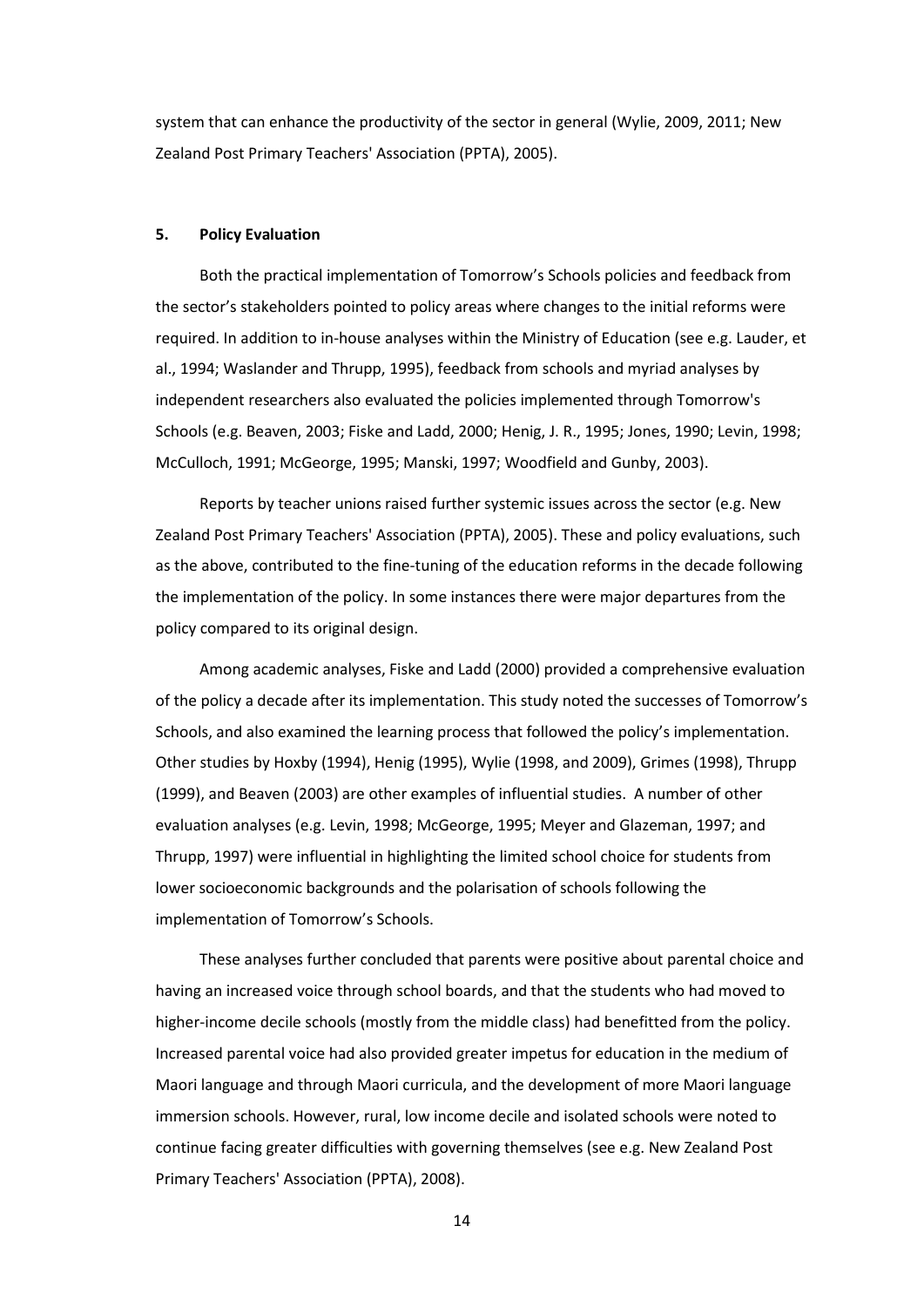The analyses also highlighted the plight of loser schools and increased school segregation by socioeconomic status (e.g. Fiske and Ladd, 2000; Lauder and Hughes, 1990; Openshaw, 2014). Further studies noted the systemic conditions that contributed to low performance by students from communities of low socioeconomic status and in low-income decile schools. Such contributing factors could not be easily addressed by market forces, school autonomy, or increased competition among schools for less economically advantaged students (see, for example, Maani and Kalb, 2007).

The above analyses further concluded that competition among schools had increased, but there was no evidence after a decade that academic performance had improved among pupils across the New Zealand primary and secondary education sectors. Lack of conclusive evidence was partly due to the absence of a national set of examinations.<sup>[4](#page-16-0)</sup>

In addition, the implementation of the policy at a practical level highlighted the realities of the government's ongoing involvement in the education sector being required.

The experience of New Zealand, and the policy evaluation literature on Tomorrow's Schools, has been valuable for recording the practicalities of implementing a policy shift of the magnitude of Tomorrow's Schools. It has also provided valued information for an international community that considers adopting the successful lessons from the New Zealand experience with awareness of the lessons learned (see e.g. Meyer and Glazeman, 1997; Salisbury and Tooley: 2005; Walford, 1996) .

In addition, for policy makers, two major factors are highlighted in New Zealand's experience, which tie back this paper's analyses to the discussion in Paper five of this volume. First, democratic and consultative frameworks in New Zealand's policy-setting systems allowed the stakeholders in the education process to provide feedback on their experiences and to voice their concerns. As such, this allowed important feedback to take place between theory, refutation, and policy implementation. Second, the New Zealand experience has highlighted the significant value of independent empirical evidence of policy evaluations in relation to their intended objectives. For this important objective, the availability of data to researchers for independent policy evaluations is an essential pre-requisite. [5](#page-16-1)

<span id="page-16-0"></span> <sup>4</sup> For example, international tests of pupil literacy and numeracy, such as The Programme for International Student Assessment (PISA), started in 2000 and years after the New Zealand education reforms.

<span id="page-16-1"></span><sup>&</sup>lt;sup>5</sup> See Paper five of this volume for greater discussion of these two points.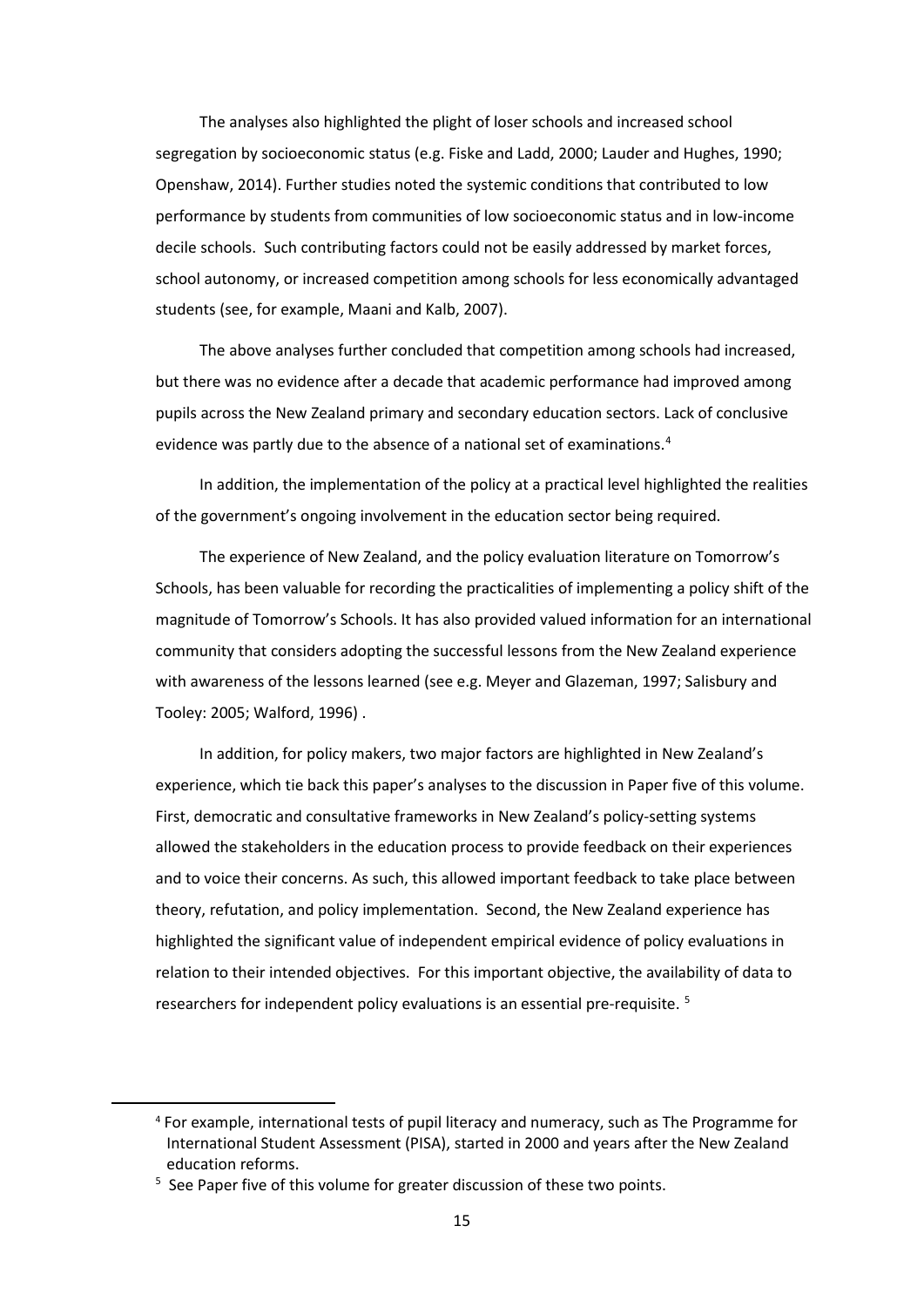## **6. Hybrid Policy Outcomes**

A decade after the implementation of the Tomorrow's Schools policy a number of modifications to fine-tune the policy were made, such that a hybrid set of policies had evolved by year 2000. [6](#page-17-0)

First, after the policy's implementation it became clear that the government needed to continue to provide advice and resources to those schools that were under-resourced, and to schools that were failing. It also became apparent that such assistance was not a short-term measure, and continued support would be required.

Initially schools were encouraged to seek educational support through their funding and grants. But after the policy's implementation, assistance from the MOE increased gradually, in recognition of the need for support to schools in a number of areas.

In addition, and in practice, it became clear that school charters were not playing the major role they were initially anticipated to play for accountability. Instead, the Education Review Office (ERO) gradually developed an accountability system on governance and management (Fiske and Ladd, 2000), and the New Zealand Qualifications Authority (NZQA) assumed a greatly enhanced role over time.

Second, underperforming schools or those affected negatively by Tomorrow's Schools often did not close, and have continued to operate but with greater difficulty. In fact, closing schools proved much more problematic than may have been initially envisaged. In addition, experience pointed to the need for careful policy fine-tuning on the extent to which private and integrated schools could be relied on to emerge where other schools had failed, or to lift academic performance in failing schools.

Third, greater weight was placed on balancing the needs of stakeholders and neighbouring schools. This diversion from the initial policy design resulted from the ripple effect of some schools' decisions on other schools. Along with this understanding, the scope of government's attention moved to encompass students' benefit across the local network of schools and the children in the wider community.

<span id="page-17-0"></span><sup>&</sup>lt;sup>6</sup> See for example, Parliamentary Briefing Paper (2004) for further information on the funding structure.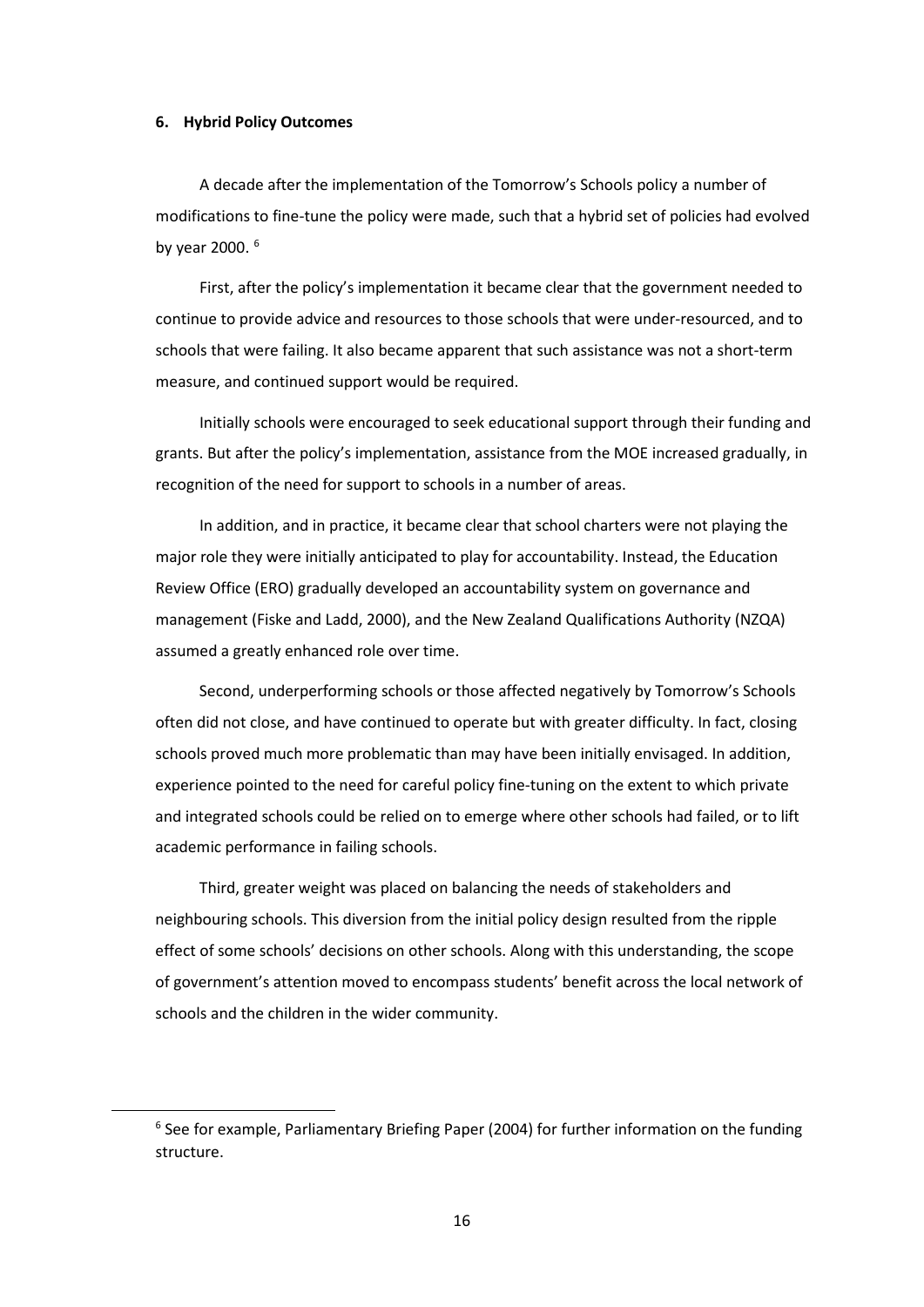Fourth, long-standing education problems such as poor academic performance and high rates of early school leaving by teenagers from lower socioeconomic backgrounds were highlighted. It became clear that demand side changes such as school choice were not sufficient to tackle the problem. As part of this policy fine-tuning, in 1995 The Funding for Educational Achievement (TFEA) system was introduced. The TFEA funding system recognised the need for higher funding and resources for schools where socioeconomic factors such as unemployment rates, poor housing, and low educational attainment of parents indicated it would be difficult for students to reach a satisfactory level of educational attainment. While TFEA could not mitigate the issues of schools in disadvantaged communities, the hybrid policy recognised the need for increased resources and for giving special attention to improving performance in these schools. In addition, initial hybrid policies that evolved made way for further fine-tuning of the policy that followed beyond the year 2000, such as the Ministry of Education's special projects to improve performance for disadvantaged groups.

Fifth, experience shows that school boards had survived their initial adjustment period, and they become an integral part of the system. Parents valued the greater community voice at the school level, and even years later (to the present), there was no sign that this component of the policy would change. In addition, many schools had built capacity in the areas of school board governance, finances, and self-management.

Sixth, a greater level of diversification of school offerings evolved in the market, and this effect continued beyond the first decade. Some schools focussed on narrow academic performance objectives, while others embraced offerings in a wide range of subjects including vocational skills and performing arts. In addition, in the years beyond the first decade, secondary schools diversified by offering preparation and testing for combinations of national school curricula, notably the National Certificate of Educational Achievement (NCEA), the Cambridge system of secondary school assessments, and the International Baccalaureate (IB).

Also, notably, schools responded more to parents and minority groups for developing Maori language and curricula.

Seventh, following interim amendments to school zone policy, in 1998 students could attend any school (and did not have an absolute right to attend their local school), and schools could choose their enrolment scheme subject to Ministry approval. Finally, in years 2000- 2001, based on further school zoning amendments, the right of a student to attend the local school was reintroduced. In addition, oversubscribed schools could select out-of-zone students based on a selection scheme. These significant changes related to school zones and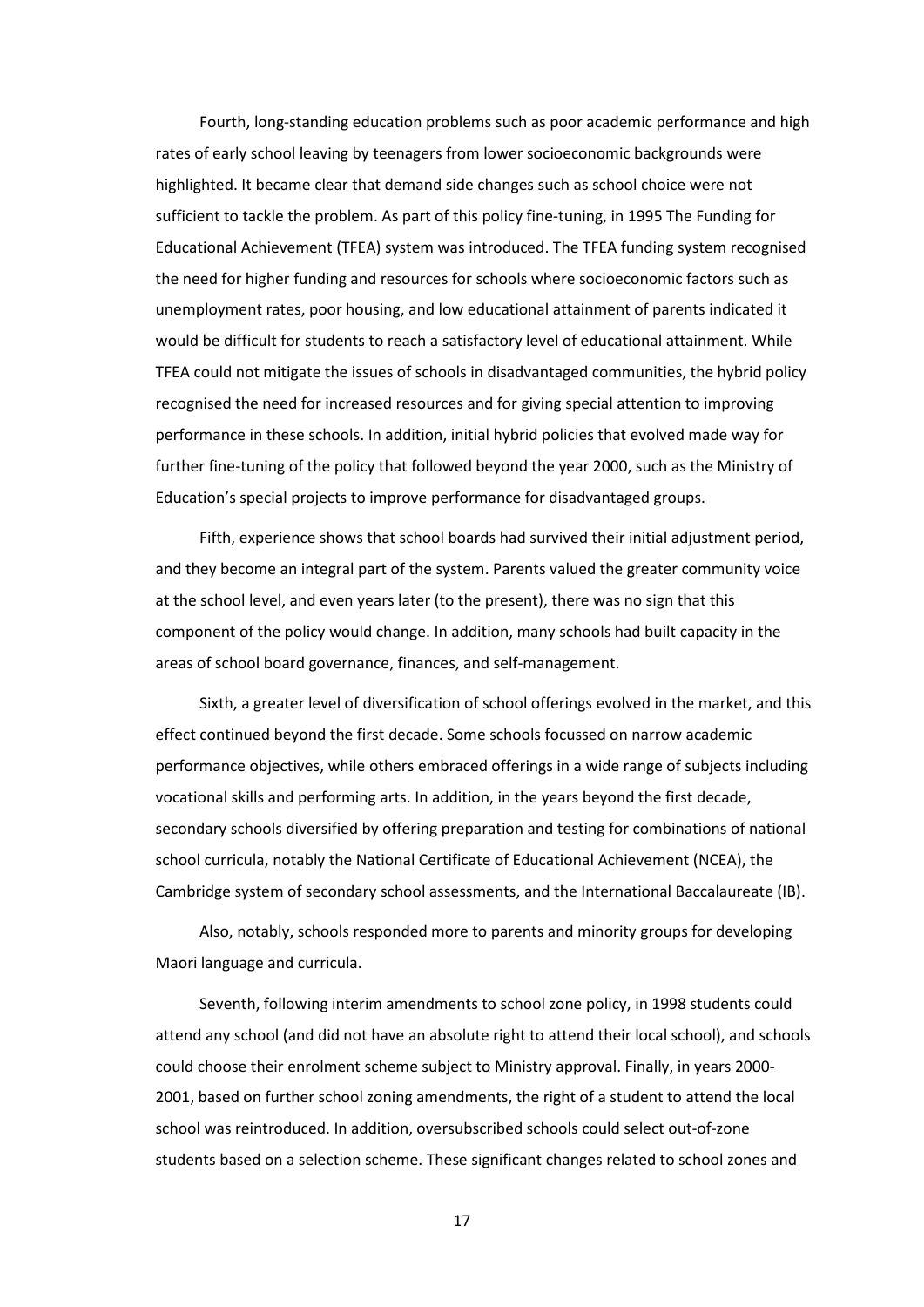enrolment rights were policy hybrids that evolved due to the practicalities of managing public sector educational demand, with practical supply-side limitations.

Eighth, it became clear that even with parental freedom to choose a school, choice was not possible on an equal basis for all students due to supply-side factors. Students from lowerincome families had less choice in practice (costs of transportation and fees were among impediments). Schools that were operating at capacity also used selection criteria such as academic performance, which worked against students from lower-decile schools. Most of the movement happened by moving to adjacent areas and schools that served a higher decile (Fancy, 2000; Thrupp, 2007).

Ninth, a Targeted Individual Entitlement (TIE) voucher scheme of subsidies for lowincome students to attend private schools (introduced in 1996) was abolished in year 2000. Despite the TIE policy's positive effects for participating students and outcomes for social mobility, it was abolished, most likely due to costs, and selection and administrative issues.

Finally, Tomorrow's Schools reforms were based on the role of competition to boost performance for greater efficiency. However, while competition among schools increased, it became apparent that there was scope for some of the previous collaborative mechanisms among teachers and schools. Examples of cost reductions, greater efficiency and enhanced outcomes through cooperation emerged in relation to capability building based on sharing information, and teaching expertise. Some schools responded to these potential positive externalities through inter-school cooperation in areas where it decreased costs for participating schools (see, for example, Wylie, 2009, 2011) and teacher development (New Zealand Post Primary Teachers' Association (PPTA). 2008).

## **7. Conclusion**

New Zealand's follow-up reforms to Tomorrow's Schools, and the resulting hybrid policies, recognise the successes and challenges of the original policy. The changes further show changing policy positions in light of experience.

It is useful to consider the changes and fine-tuning that Tomorrow's Schools went through, compared to some of the other policy reforms in New Zealand at the time that have stood the test of time. The changes and fine-tuning of Tomorrow's Schools policies that proved necessary were notably among the market-oriented policies that were introduced at the time (e.g. financial deregulation, the Employment Contracts Act, and immigration policy).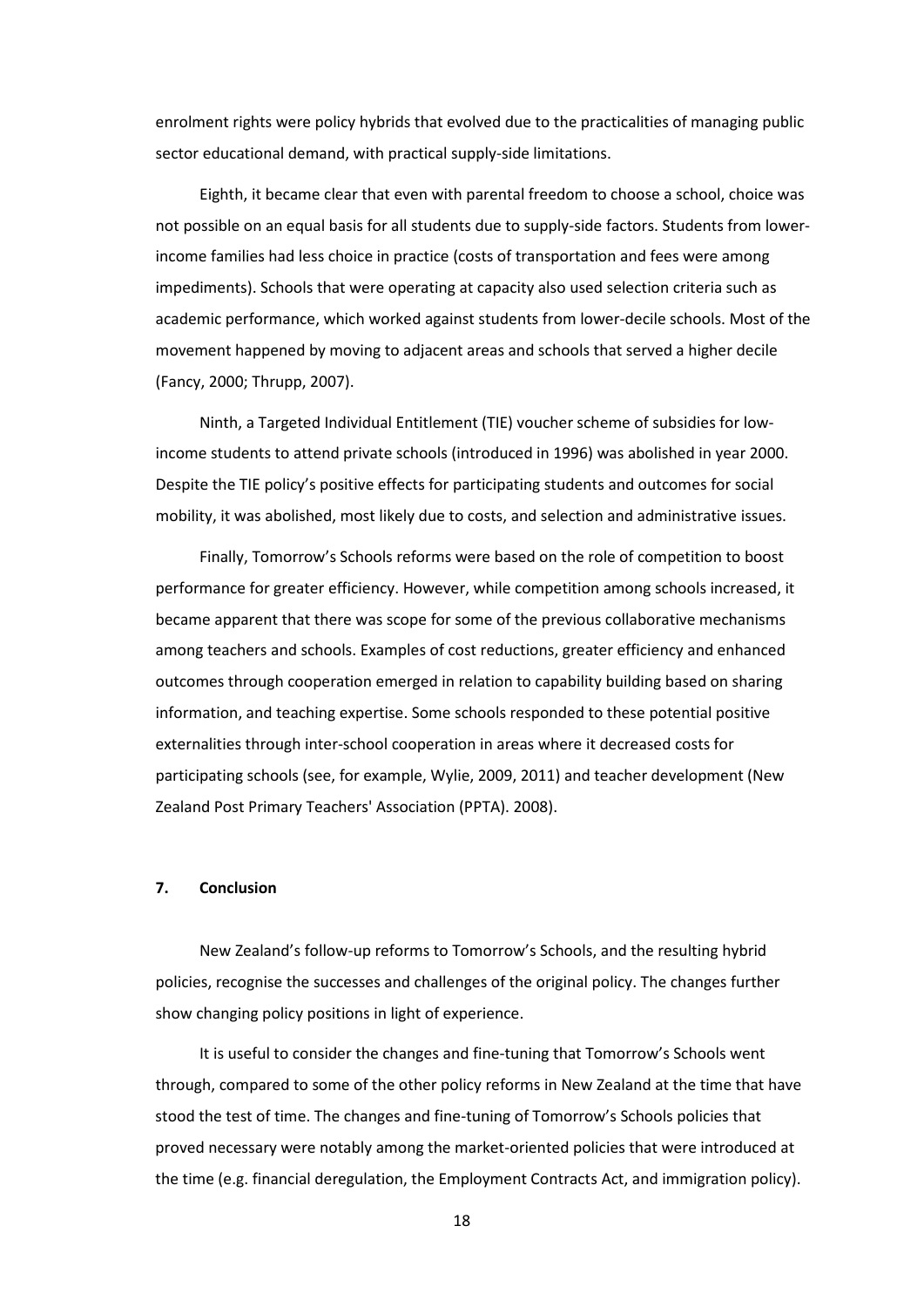It can be argued that the economic reforms that stood the test of time were in the types of markets (e.g. financial markets) where the competition model works more naturally.

In particular, the experience of New Zealand and the policy evaluations that followed have highlighted increased parental influence through elected school boards, and parental school choice within greater limits than originally envisaged. The experience also shows the importance of school choice due to demand and supply-side constraints on parental choice and the reality of out-of-zone enrolment. Demand-side limitations on parental choice included the role of distance, transportation costs, and lower academic performance often impeding selection of an out-of-zone school. Supply-side constraints included limitations on the physical expansion of schools to accommodate higher numbers of enrolments.

Experience further showed the potential for increased school segregation by socioeconomic status with a school voucher system. Experience also highlighted systemic conditions that contributed to low performance by students from lower socioeconomic zones that could not be addressed by market forces, requiring a stronger ongoing partnership between affected schools and the government and the provision of increased resources for poorly performing schools. Furthermore, expectations of significantly higher overall academic achievement due to school deregulation have been adjusted downward.

While an increasing number of countries have implemented some version of the school choice model since New Zealand's policy experiment, New Zealand's experience has provided useful information on what policy outcomes can be realistically expected. For example, the experience of Tomorrow's Schools highlighted the special characteristics of primary and secondary education sectors that significantly limit the ideologically expected contribution of the competition model in this market. Despite the initial ideology of the model, the resulting hybrid outcomes recognise this learning.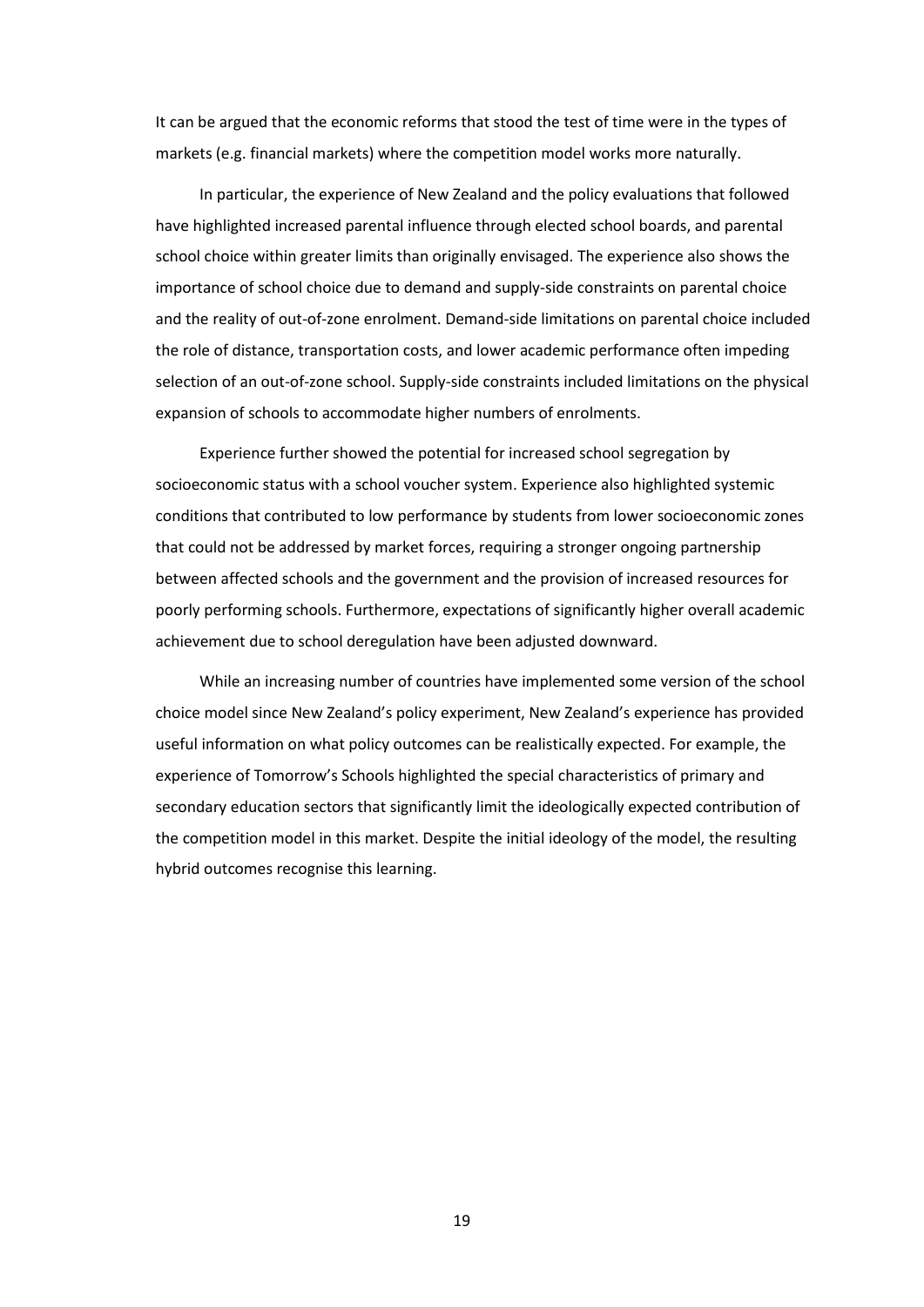## **References**

Beaven, C. 2003. 'Parental Choice or School Choice: Who Benefits from the Removal of Zoning?' *New Zealand Annual Review of Education*, 12, 111-126.

Cardow, A. and Wilson, William 2013. Privatization: The New Zealand Experiment of the 1980s. *Journal of Economics and Finance. 5*(2), 122-136, ISSN 1309-8055.

Dale, R. and Olga, J. 1991. '1980s Education Reforms in New Zealand, England and Wales', in *Reforming Education in Hard Times*, edited by R. Lingard, J. Knight and P. Porter. London: Falmer Press, 63-87.

de la Fuente, and Domenech, 2001. 'Educational Attainment in the OECD, 1960-1995'. *Instituto de Analisis Economico (CSIC)*, January, 1-25.

Department of Education 1988. *Tomorrow's Schools: The Reform of Education Administration in New Zealand*. Wellington: Government Print.

Fancy, H. 2000. 'Commentary on Fiske, E. B. and Ladd, H.F, '*When Schools Compete: A Cautionary Tale'*. Institute of Policy Studies Policy Paper, No 6. Victoria University of Wellington, New Zealand.

Fiske, E. B. and Ladd, H.F. 2000. *When Schools Compete: A Cautionary Tale*. The Brookings Institution Press. ISBN 0-8157-2836-0.

Grimes, A. 1998. 'The Funding of Elite Schools: An Economic Approach', manuscript. Institute of Policy Studies, Victoria University of Wellington.

Henig, J. R. 1995. *Rethinking School Choice: Limits of the Market Metaphor*. Princeton: Princeton University Press.

Hoxby, C. M. 1994. *Does Competition among Public Schools Benefit Students and Taxpayers?*  Cambridge, Massachusetts: National Bureau of Economic Research, Working Paper 4979.

Hughes, D., Lauder, H., Watson, S., Hamlin, J., and Simiyu, I 1996. *Markets in Education: Testing the Polarisation Thesis*. Smithfield Project: fourth report to the Ministry of Education (reported in Wylie, 1998).

Irwin, M. 1999. 'A Decade of Curricular Reform'. *New Zealand Journal of Educational Studies*, *34*(1), 156-66.

Jones, A. 1990. *Myths and Realities: Schooling in New Zealand*. Palmerston North: Dunmore Press. ISBN 0864691211.

Lange, D. 1999. 'Another Day for Tomorrow's schools'. The Clem Hill Memorial Lecture. 28 September, Massey University, Palmerston North.

Lauder, H. 1987. 'The New Right and Education Policy in New Zealand'. *New Zealand Journal of Educational Studies*, *22*(1), 15-35.

Lauder, H. and Hughes, D. 1990. 'Social Inequalities and Differences in School Outcome, *New Zealand Journal of Educational Studies*, *25*(1), 37-60.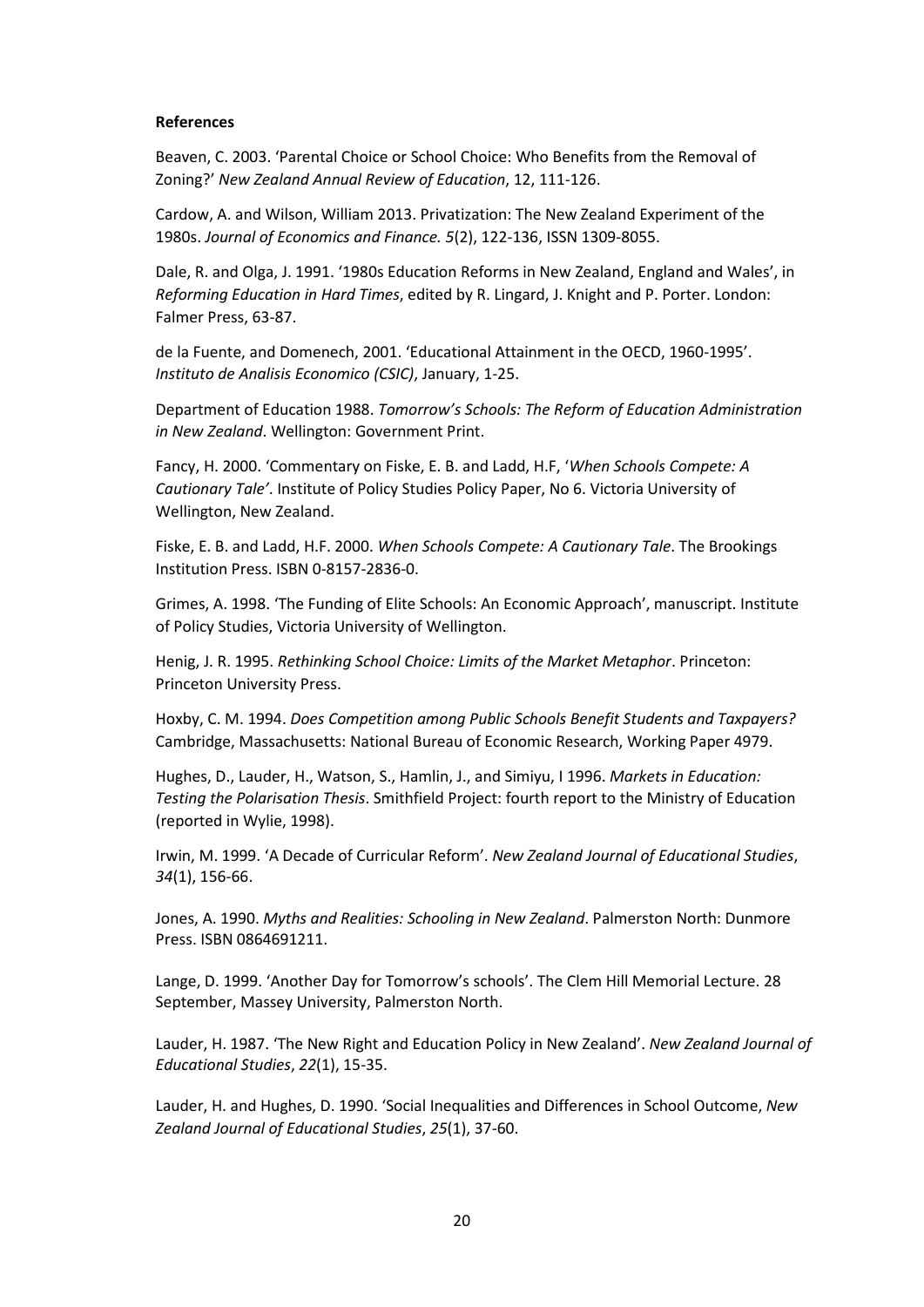Lauder, H., Middleton, S., Boston, J. and Wylie, C. 1988. 'The Third Wave: a Critique of the New Zealand Treasury's Report on Education'. *New Zealand Journal of Educational Studies, 23*(1), 15-43.

Lauder, H., Hughes, D., Waslander, S., Thrupp, M., McGlinn, J., Newton, S., and Dupuis, A. 1994. *The Creation of Market Competition for Education in New Zealand: An Empirical analysis of a New Zealand Secondary school Market, 1990-1993*. Wellington: Ministry of Education.

Lauder, H., Hughes, D., Watson, S., Simiyu, I., Strathdee, R., and Waslander, S. 1996. *Trading in Futures: the Nature of Choice in Educational Markets in New Zealand.* Report to the Minister of Education (reported in Wylie, 1998).

Levin, H. 1998. 'Educational Vouchers, Effectiveness, Choice, and Costs'. *Journal of Policy Analysis and Management, 17*(3), 373-392.

Maani, S. and Kalb, G. 2007. 'Academic Performance, Childhood Economic Resources, and the Choice to Leave School at Age 16', *Economics of Education Review*, *26*(2), 361-374.

Manski, C. F. 1997. 'Educational choice (Vouchers) and Social Mobility, in *Market Approaches to Education: Vouchers and School Choice*, edited by E. Cohen. Oxford: Pergamon, 97-126.

McCulloch, G. 1991. 'School Zoning, Equity and Freedom: the Case of New Zealand'. *Journal of Educational Policy*, *6*(2), 155-168.

McGeorge, C. 1995. 'Private and Integrated Schools in New Zealand: Subsidizing the Illusion of Choice'. *Journal of Education Policy, 10*(3), 259-270.

Meyer, R. H. and Glazeman, S. 1997. 'Racial Integration, Social Stratification, and Public School Choice'. The American Educational Research Association Annual Meeting, Chicago.

Middleton, S. J., Codd, J. and Jones, A. 1990. *New Zealand Education Policy Today*. Wellington: Allen and Unwin.

New Zealand Post Primary Teachers' Association (PPTA). 2005. *Threats for New Zealand's Public Education System*. Prepared by Executive, Annual Conference 2005, 1-20.

New Zealand Post Primary Teachers' Association (PPTA). 2008. *Tomorrow's Schools: Yesterday's Mistake?*. Prepared by Executive, Annual Conference 2008, 1-13.

New Zealand Treasury 1987. *Government Management, Volume 2, Education Issues*, Wellington: Government Print.

OECD 2010. *OECD Review on Evaluation and Assessment Frameworks for Improving School Outcomes: New Zealand Country Background Report 2010.* Paris: OECD.

Openshaw, R. 2014. 'Picot Report/Tomorrow's Schools'. Dictionary of Educational History in Australia and New Zealand (DEHANZ), January (http:dehanz.net.au)

Parliamentary Briefing Paper 2004. *Schools Funding-an Introduction*. Wellington, New Zealand, September.

Report of the Taskforce to Review Education [The Picot Report]. 1988. *Administering for Excellence: Effective Administration in Education*. Wellington. Government Printer.